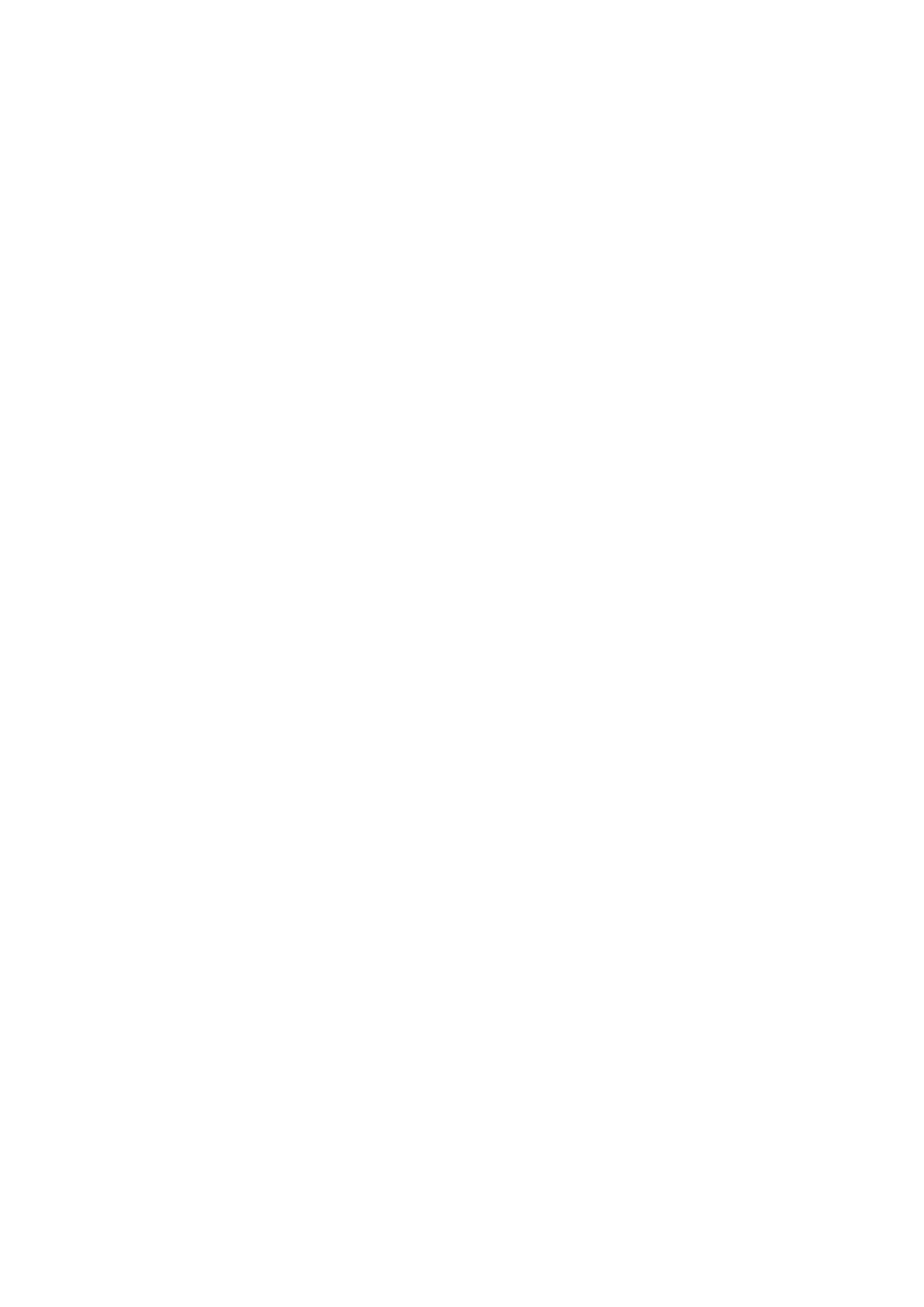# Body between Materiality and Power:

*Essays in Visual Studies* 

Edited by

Nasheli Jiménez del Val

Cambridge **Scholars** Publishing

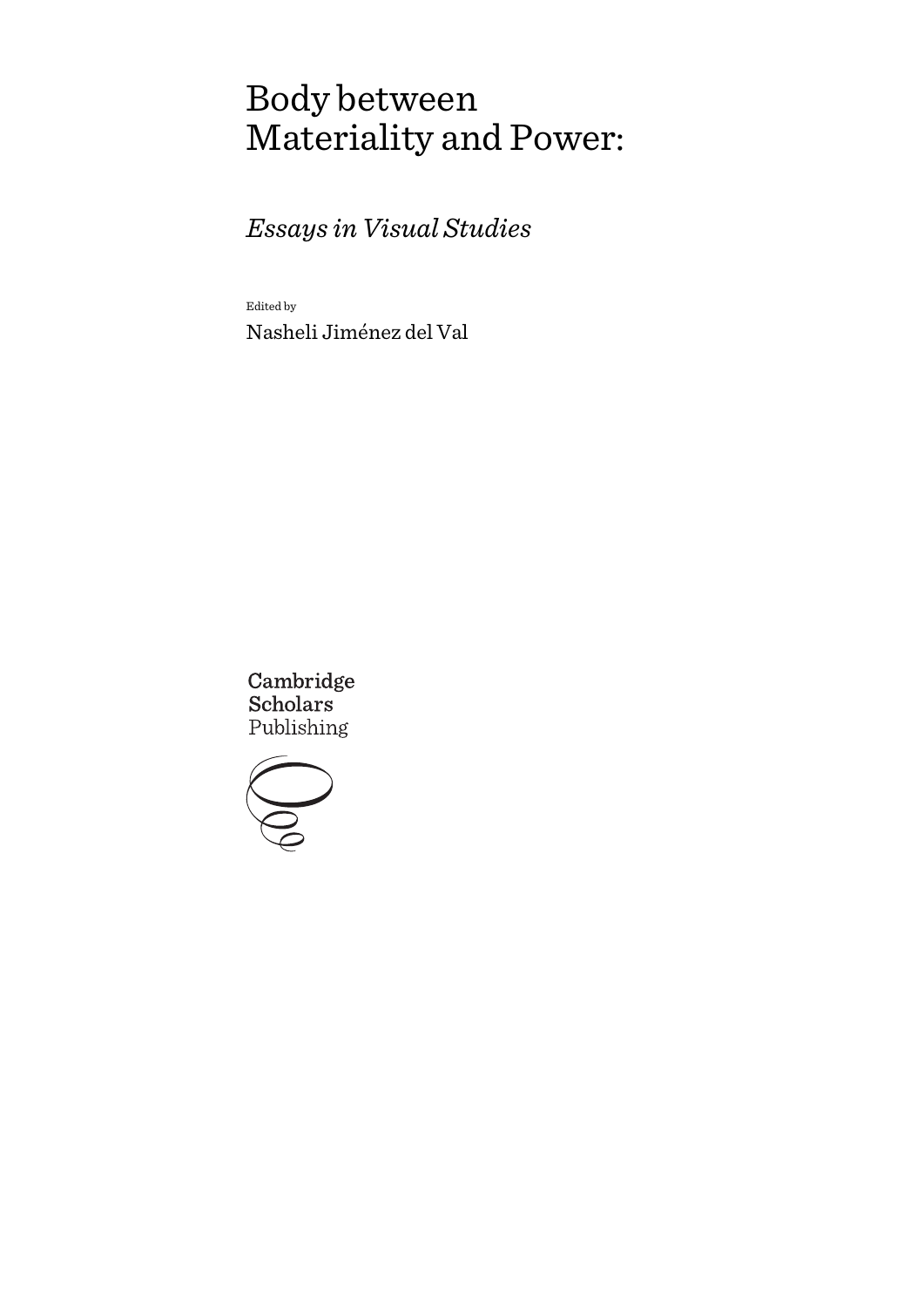Body between Materiality and Power: Essays in Visual Studies

Edited by Nasheli Jiménez del Val

This book first published 2016

Cambridge Scholars Publishing

Lady Stephenson Library, Newcastle upon Tyne, NE6 2PA, UK

British Library Cataloguing in Publication Data A catalogue record for this book is available from the British Library

Copyright © 2016 by Nasheli Jiménez del Val and contributors

All rights for this book reserved. No part of this book may be reproduced, stored in a retrieval system, or transmitted, in any form or by any means, electronic, mechanical, photocopying, recording or otherwise, without the prior permission of the copyright owner.

ISBN (10): 1-4438-9533-4 ISBN (13): 978-1-4438-9533-0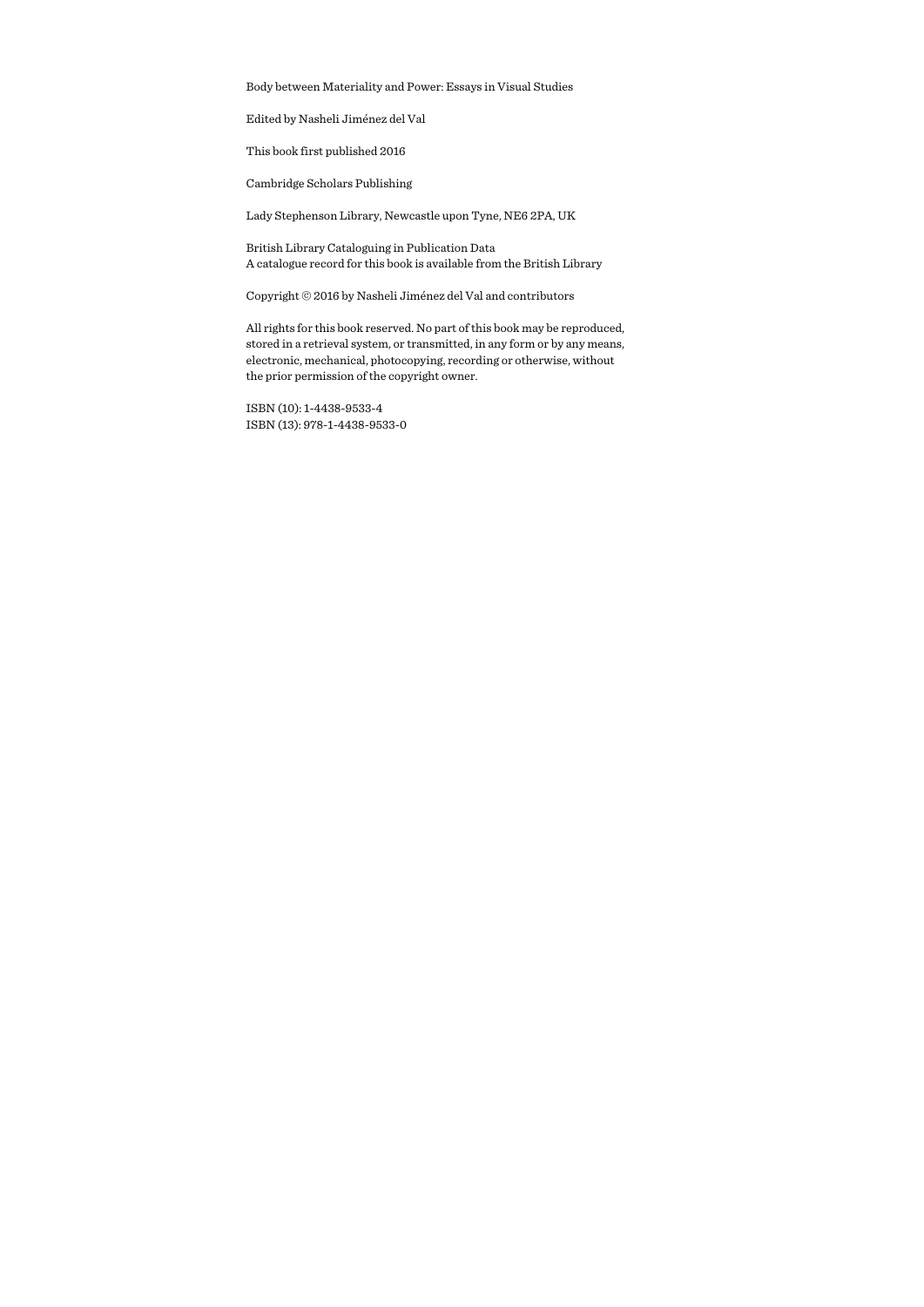# TABLE OF CONTENTS

| <b>Introduction: The Body between Materiality and Power</b>                                                                              |
|------------------------------------------------------------------------------------------------------------------------------------------|
| The Body between Materiality and Power<br>Nasheli Jiménez del Val                                                                        |
| <b>Part I: Activist Bodies</b>                                                                                                           |
| Transmutations: Body and Dictatorship in Chilean Autobiographical<br>Documentaries of the 2000s<br>José M. Santa Cruz G.                 |
| The Disappeared and the Significant Re-Materialization of the Absent<br>Body: Art and Social Activism in Argentina<br>Andrea Díaz Mattei |
| Bodies, Ruptures, and Other Voids in Post-Dictatorship Uruguayan<br>Representation<br>Antonella Medici                                   |
| Embodiment of Femicide in the Work of Regina José Galindo<br>Julia Ramírez Blanco                                                        |
| Cultural Activism: Spaces for a Shared Experience<br>Laia Manonelles Moner                                                               |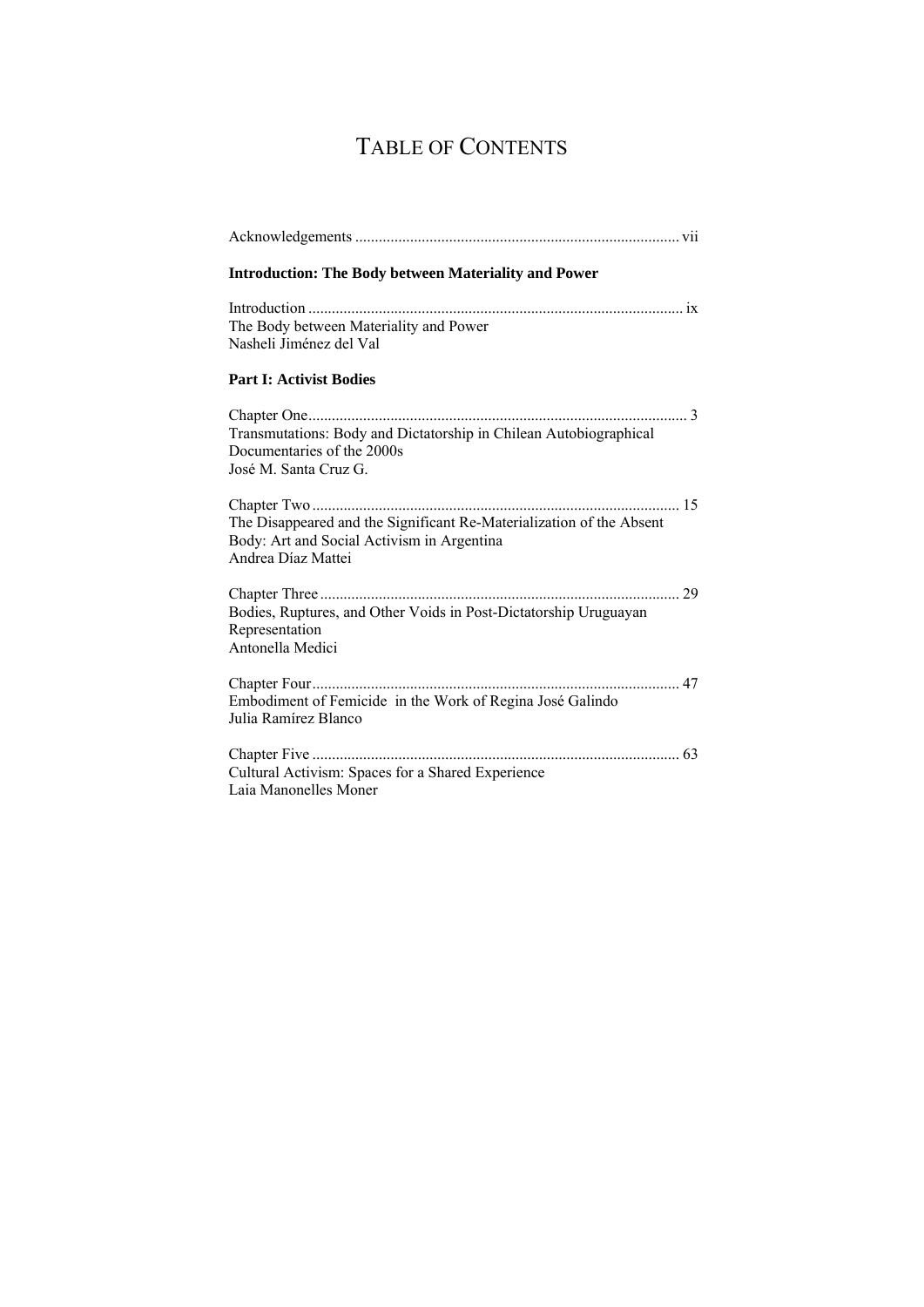### **Part II: Administered Bodies**

| Imagining the Uprooted Child: Pain, Evacuation, and World War II<br>Leticia Fernández-Fontecha |  |
|------------------------------------------------------------------------------------------------|--|
|                                                                                                |  |
|                                                                                                |  |
| Hyperproductive Factories: From Fordist Discipline to "Flexible"                               |  |
| (Self) Exploitation. An Arts Practice Approach                                                 |  |
| Rafael Pinilla Sánchez                                                                         |  |
|                                                                                                |  |
| Body Visualizations and Power/Knowledge                                                        |  |
| Polona Tratnik                                                                                 |  |
|                                                                                                |  |
| Part III: Subversive and (De)Colonial Bodies                                                   |  |
|                                                                                                |  |
| The Subversions of the Body: Pleasure, Monstrosity, Destruction                                |  |
| Matylda Figlerowicz                                                                            |  |
|                                                                                                |  |
|                                                                                                |  |
| My Eyes Haven't Got Enough Hands: Exhibit B                                                    |  |
| Giulia Grechi                                                                                  |  |
|                                                                                                |  |
| Food and the (De)Colonization of Post-Apartheid Identities                                     |  |
| in South African Visual Art                                                                    |  |
| Tatjana Pavlov-West                                                                            |  |
|                                                                                                |  |
|                                                                                                |  |
| "Afterwards": Struggling with Bodies in the Dump of History                                    |  |
| Marina Gržinić                                                                                 |  |
|                                                                                                |  |
|                                                                                                |  |
|                                                                                                |  |
|                                                                                                |  |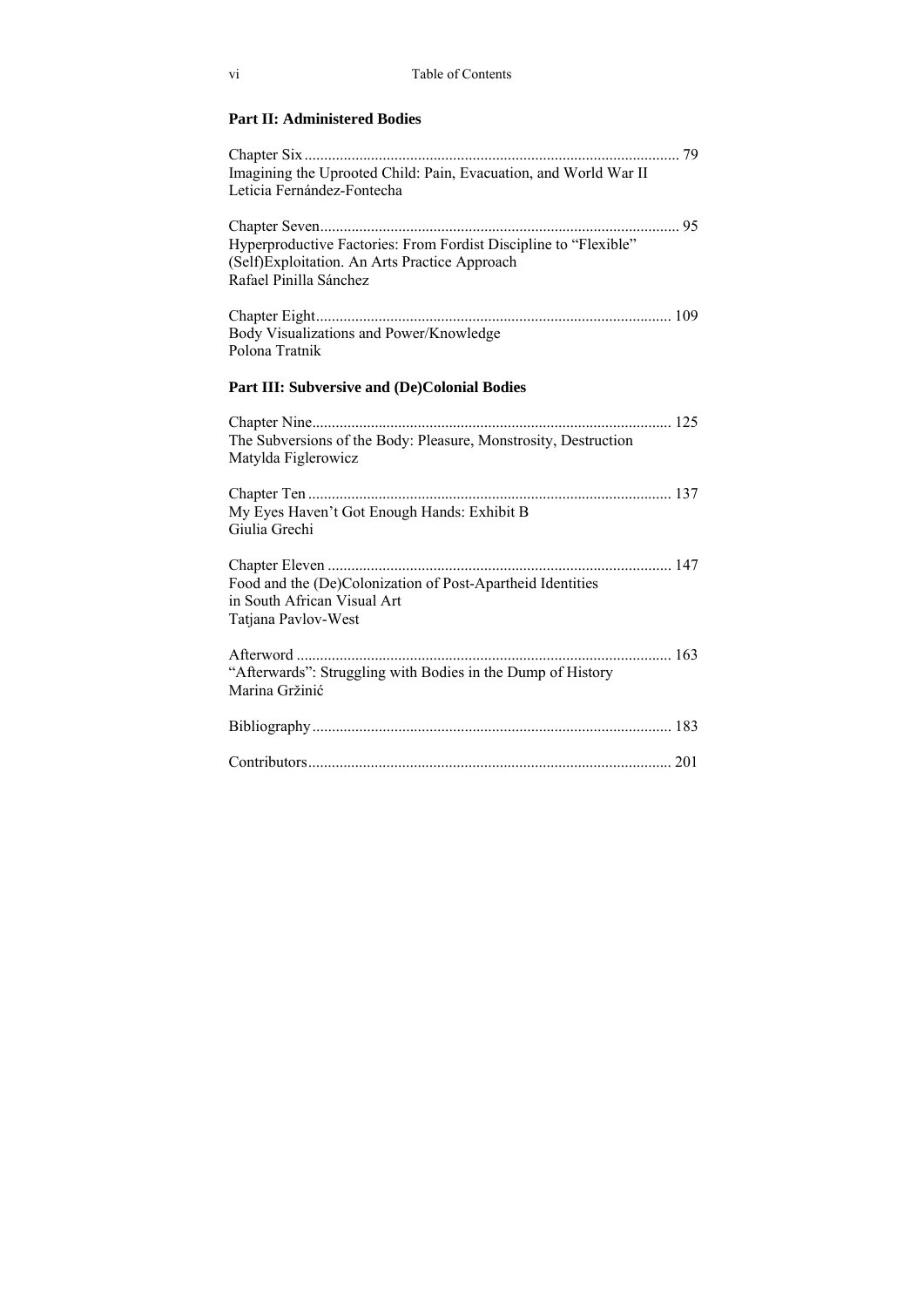### ACKNOWLEDGEMENTS

This book is the product of the enriching debates that took place at the Interdisciplinary Seminar "Body between Materiality and Power" held at the University of Barcelona on the 26 February of 2013. I would like to thank the Department d'Història de l'Art at the Facultat de Geografia i Història, Universitat de Barcelona for their support in the organization of this event and for providing us with the space and infrastructure to conduct the seminar. Special thanks go to Anna Maria Guasch for her generous support of the seminar and to keynote speaker Marina Gržinić for her enriching contribution to the discussion. Thanks are also due to the Art, Globalization, Interculturality research group for their help in the organization of this event. I would also like to thank all the participants in the conference, from the individual presenters to the audience members who contributed interesting and pertinent questions to the debate.

This publication was made possible within the framework of the Beatriu de Pinós postdoctoral fellowship BP-B 2010-00021, Agència de Gestió d'Ajuts Universitaris i de Recerca (AGAUR).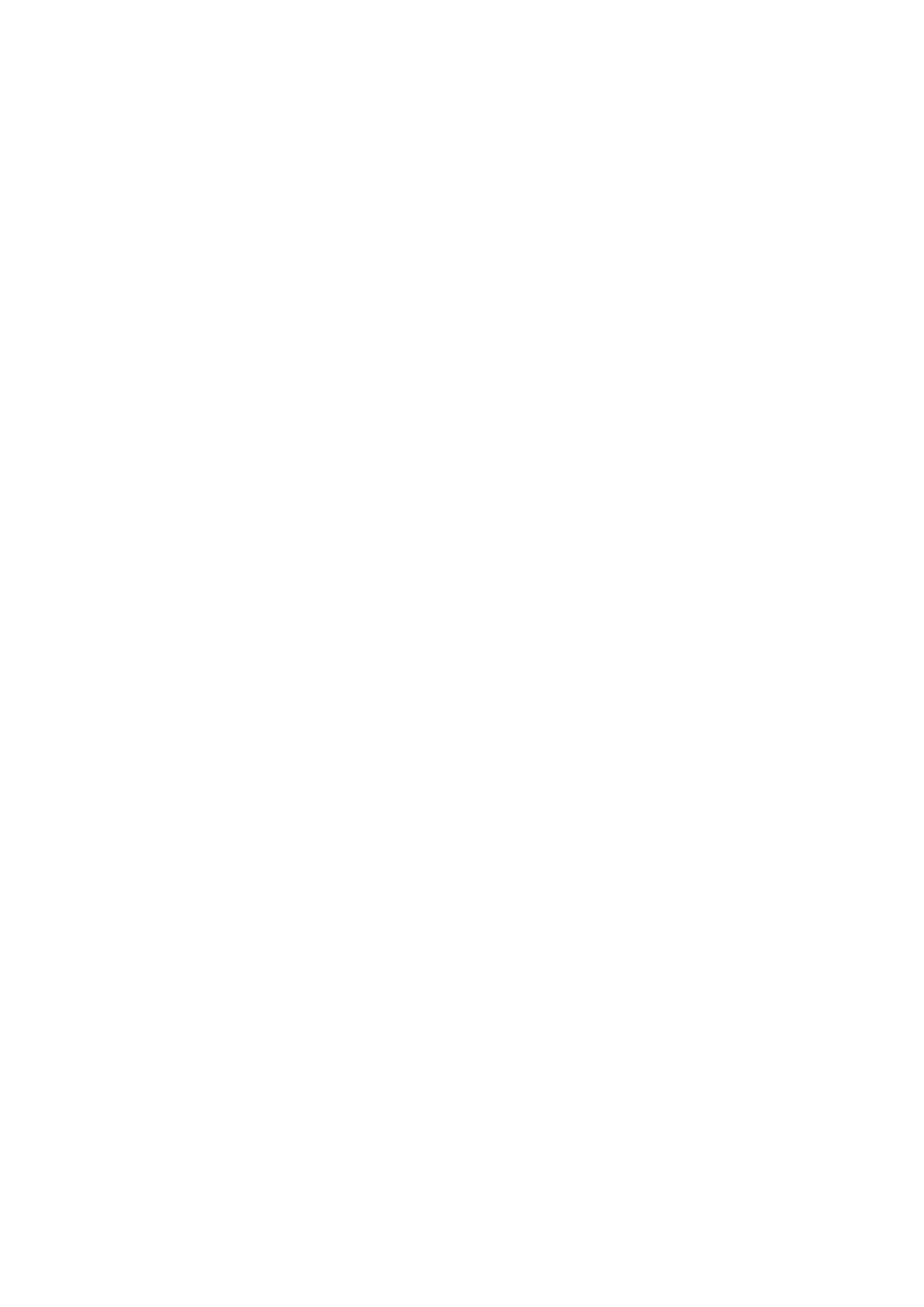### **INTRODUCTION**

## **THE BODY BETWEEN MATERIALITY AND POWER**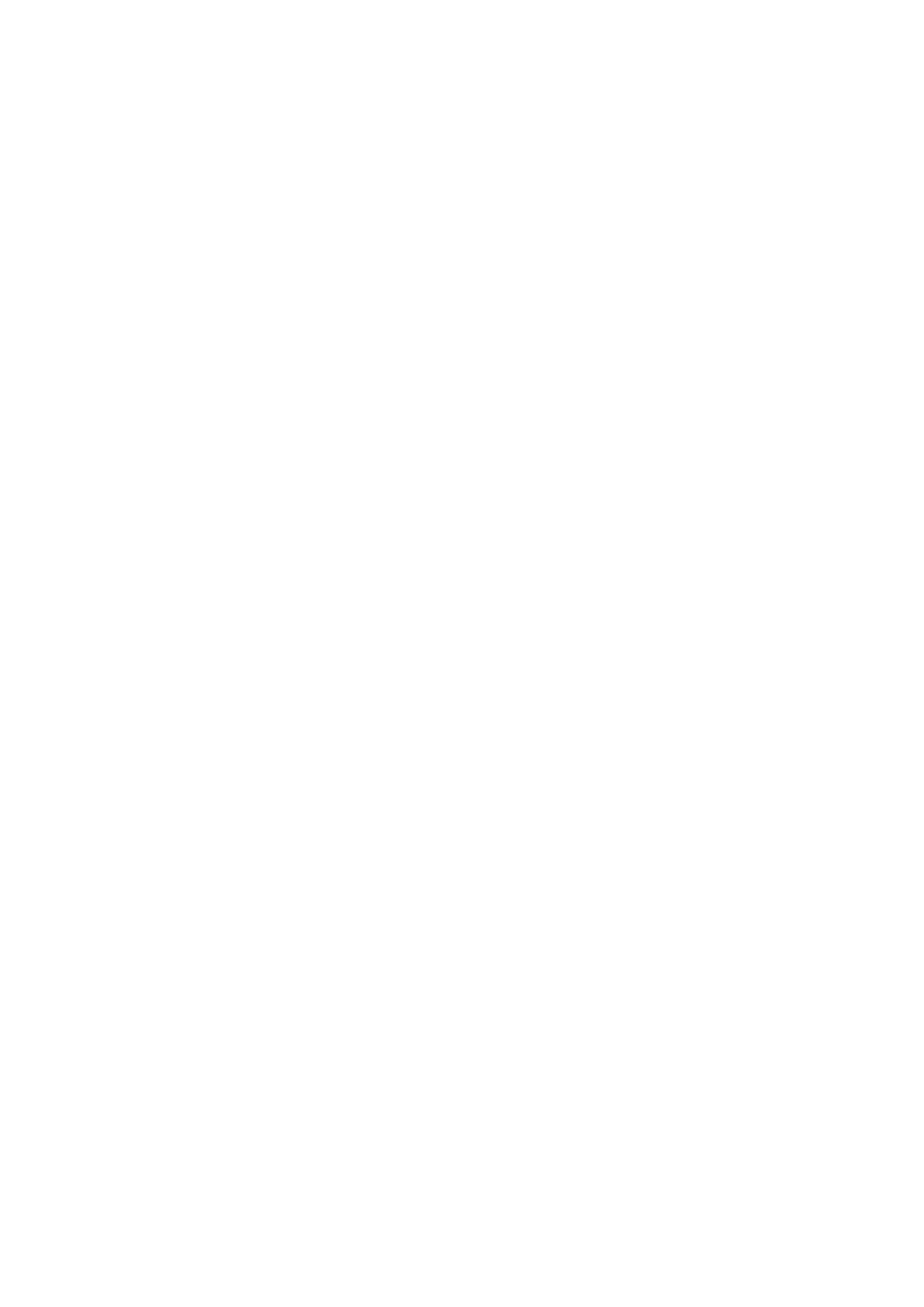### **INTRODUCTION**

# THE BODY BETWEEN MATERIALITY AND POWER NASHELI JIMÉNEZ DEL VAL

 In Western thought, the body has historically been a trope through which the relationships between internal/external, subject/object, nature/culture, and inclusion/exclusion become crystallized. For Western forms of knowledge, the body has been at the core of religious and philosophical discourses on what it means "to be human". The body, its expressions and emanations, its relation to nature, and its cultivation all point to its centrality in philosophical explanations of the human experience. As Darryll Grantly and Nina Taunton have argued, the body has consistently been at the very core of European discourses on humanism:

whether in respect of the human form in art, or the body as material for self-fashioning, as a source of metaphor, as a commodity of exchange, as a powerful dimension of gender conflict, as a site of contention over sexuality, as a source of political or magical power, or as a signifier of otherness, to name but a few facets of this potent focus of cultural discourse.<sup>1</sup>

Hence, the body has been constructed as a site for competing discourses of the body as "identifications of forms of knowledge unique to the early modern period"<sup>2</sup> and beyond.

 The present volume is an edited collection of essays in visual studies on the body, its materiality, and the power relations that determine it. The book focuses on these three core theoretical concepts with the aim to forward an interdisciplinary analysis of the relationship between body, materiality, and power, and the visibilities and invisibilities that result from this ever-shifting relationship. The volume's approach to the body, which takes into account the power relations that traverse it and the materiality that constitutes it, attempts to disarticulate more longstanding conceptualizations of the body in terms of the body/soul-mind dichotomy. Rather than perpetuate this long-established duality, the essays in this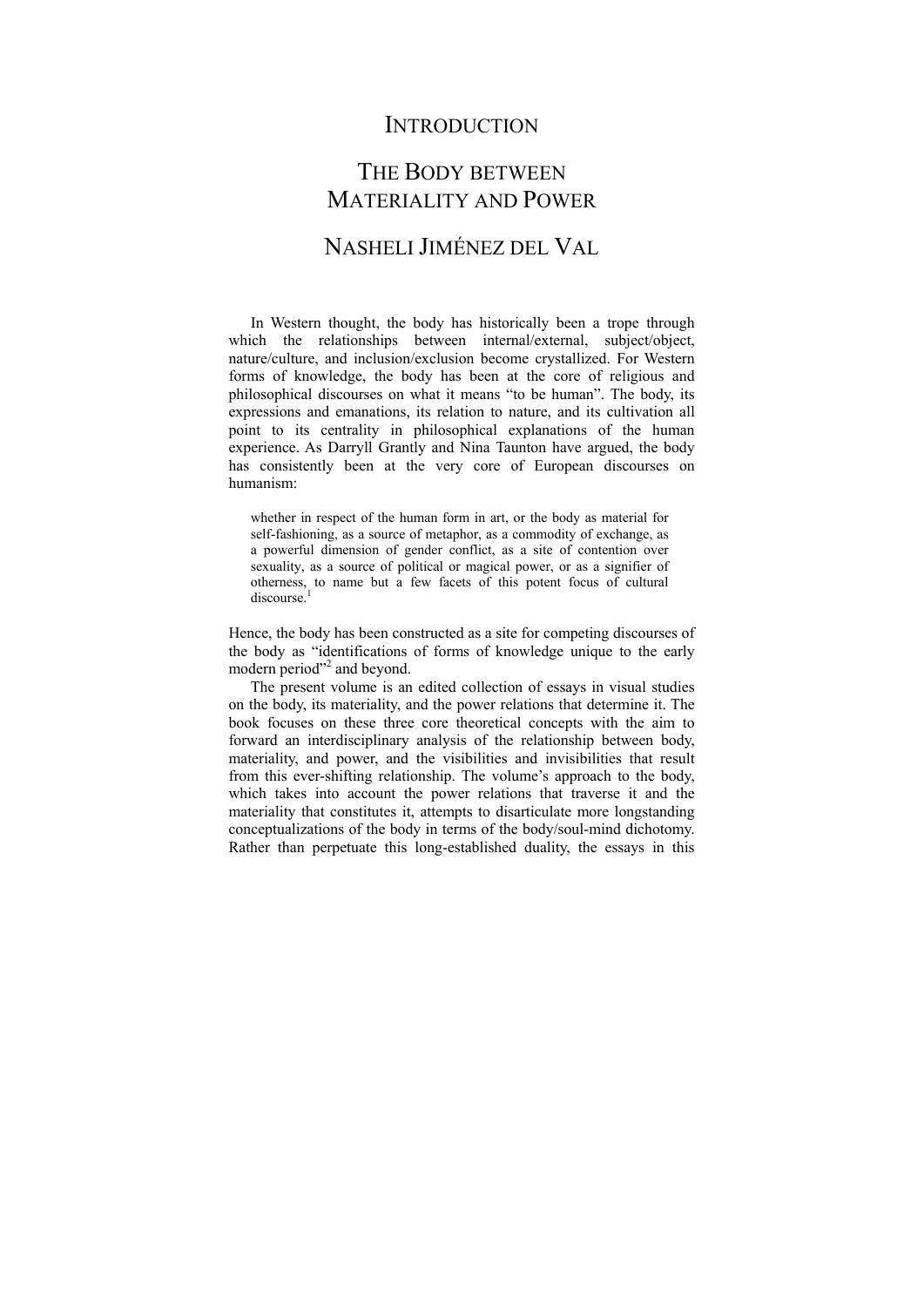volume aim to evidence the constructedness of the body/soul-mind binary by providing an alternative analytical framework that questions the division of the body into competing parts that are often thought of as two points of tension in perpetual contradiction with each other. Rather, one of the basic tenets of this volume is that the body functions more as an integrated whole that oscillates between its material condition and the interior and exterior power networks that traverse it.

 In sum, the present introduction aims to provide an overview of the conceptual categories that have determined philosophical and sociological understandings of the body throughout history, all the while linking these categories to matters of visuality and visibility. With this aim in mind, the introduction will first briefly discuss a genealogy of Western conceptions of the body, while emphasizing the links between materiality and power in this discussion. The text will then focus on the possibility of thinking a "decolonial body" within the paradigm of the body as materiality and power. And finally, this chapter will set out the general structure of the volume according to the thematic sections that the book is divided into.

#### **A Brief Genealogy of the Body in Western Thought**

 The body has been a recurring trope for thinking about the human condition in Western philosophy. During the classical era, the body was frequently discussed as a core symbol that functioned as a metaphor for societal organization; in fact, the body—or the classification of certain types of bodies in particular—was a functioning symbol to the degree that it marked the limit between the citizen and the slave. Following an Aristotelian viewpoint, the body was a locus of enunciation surrounding the nature of slavery, as the Greek philosopher argued in his *Politics*:

Without a doubt, Nature wishes to establish a difference between the bodies of the freeman and of the slave, making the latter stronger for servile labour and the former useless for such activities, but useful for political life. […] And doubtless if men differed from one another in the mere forms of their bodies as much as the statues of the Gods do from men, all would acknowledge that the inferior class should be slaves of the superior. [...] It is clear, then, that some men are by nature free, and others slaves, and that for these latter slavery is both expedient and right.<sup>3</sup>

Stronger bodies were therefore associated with servile labour, while more cultivated, refined bodies became identified with the lives of freemen. In short, as Antonello Gerbi suggests, "heartiness [was] a stigma of predisposition for slavery and a weak constitution an indication of natural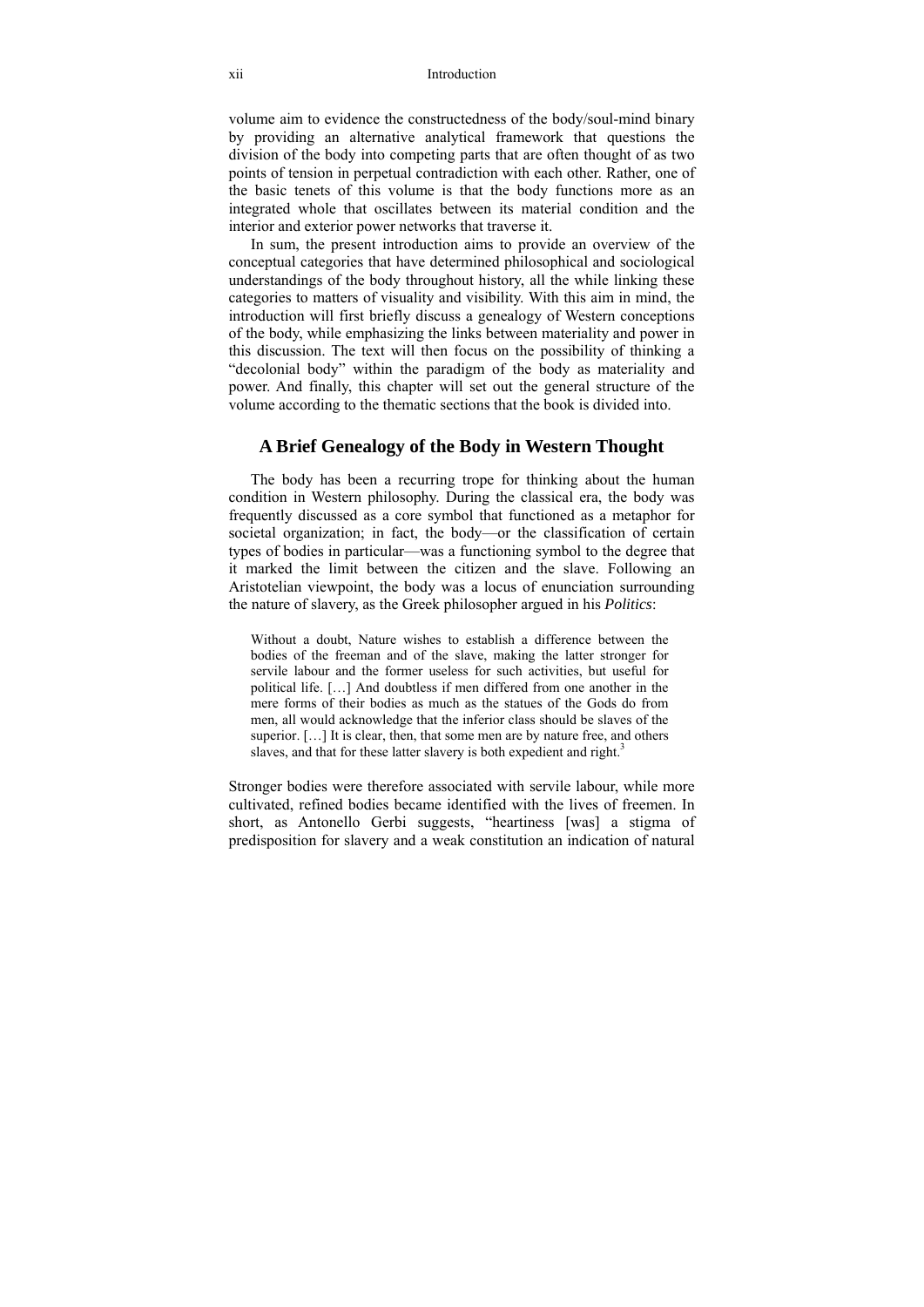freedom".<sup>4</sup> Consequently, the visibility and muscularity of the othered body were the easiest signs for recognising a body's superiority for hard labour, but its inferiority for political rule. In this view, it was the very materiality of the strong body that predisposed it for material toil, while more "delicate" bodies were conceived of as directly political, that is, as clearly suited to participate in the political organization of the state. Hence, the link between the body, its materiality, and the exercise of power was established early on in the corpus of Western thinking.

 In early Christian thought, the body and its materiality further served to establish an allegorization of the mystical body of Christ. In Pauline conceptualizations of the Christian body, a parallel was drawn between the human body and the early organization of the Christian church; in Saint Paul's words, "as the body is one, and hath many members, and all the members of that one body, being many, are one body: so also is Christ".<sup>5</sup> Furthermore, the allegory of the mystical body of Christ was projected into early Christian cosmology as the Christian hemisphere of the *orbis terrarum* understood as a representation of the body of Christ: "the head is in heaven, upward, to the orient, as in Arab and medieval cartography. The arms point to the north and south, showing the ecumenical dimension. The feet indicate the unknown occident, the inferior and, of course, hell".<sup>6</sup> In this worldview, the human body itself was, in many instances, considered an earthly imitation of the Christological body. Hence, the body served as *the* conceptual node for the organization of a series of knowledges predicated upon the materiality and whole-part relations evoked by the human body.

 At the crux of these theories were the classical and medieval philosophical traditions that conceived the body and the soul as two distinct yet interdependent entities. In early modern philosophy, the two existed under a struggle for predominance. As Jonathan Sawday summarizes, in this view "the body's gross physicality could ensure the endless enslavement of the soul to corporeal existence, defined, in the soul's terms, as punishment",<sup>7</sup> while the movements of the soul involved the potential "destruction of its temporary and temporal residence".<sup>8</sup> Thus, the body was understood as "one half of bifurcated whole" and, therefore, could never be considered a completely "discrete entity".<sup>9</sup> In short, during the Renaissance it was believed that the body's main function was to give material expression to the movements of the soul, whereby a clear hierarchy had been established in favour of the soul.

 Yet the favouring of the soul in European theology and philosophy, far from existing as a coherent set of discourses, ran in parallel to explorations on the interiority and disarticulation of the body. In other words, the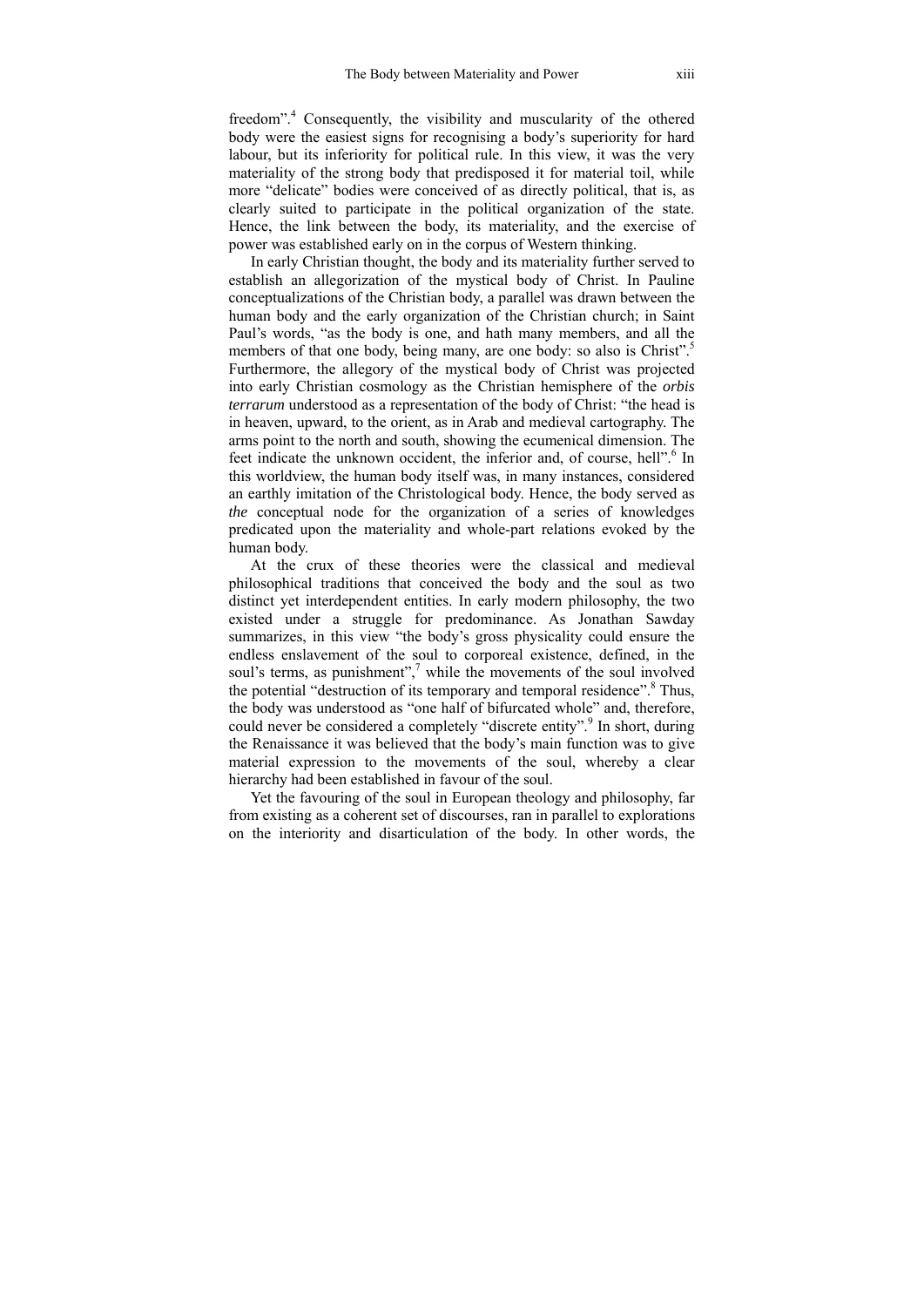#### xiv Introduction

materiality of the body was also at the core of philosophical conceptualizations of what it means to be human. In early Christian and early modern discourses, God's flesh was in itself textual, "a text written upon with universal characters, inscribed with a language that all men could understand since it was a language in and of the body itself, independent of any particular forms of speech".<sup>10</sup> In the search for this inscribed text, early modern iconography particularly emphasized the bodily interior. As described by David Hillman, "Christ's wounds, blood, heart, bowels became a near-obsessive topic, [as were] numerous late medieval and early modern stories of the incorruptible innards of saints and the images literally inscribed on their hearts<sup>", 11</sup> This went hand in hand with a European tradition of "social and symbolic practices of piecing out the body in the early modern period"<sup>12</sup> that included dismemberment as corporal punishment, the pictorial representation of body parts in religious iconography, and the proto-scientific categorization and early anatomizing of the body.

 These different modes of representing the body reflect at least two distinct types of European discourses on bodiliness. On the one hand, Mikhail Bakhtin has argued that in a classical aesthetic, the borderlines separating the body from the world were sharply defined, and the body was represented as a whole, closed entity. The body was perceived as all surface, a "closed individuality"<sup>13</sup> that did not merge with other bodies. In contrast, what Bakhtin terms the body grotesque was ambiguous, hideous and formless, all open cavities that merged it into the outside world.<sup>14</sup> For Peter Stallybrass and Allon White, Bakhtin's "classical body denotes the inherent form of the high official culture [while the] grotesque […] designates the marginal, the low and the outside from the perspective of a classical body situated as high, inside and central by virtue of its very exclusions".<sup>15</sup> Thus, the body grotesque functions on a basic principle of degradation; in this sense, the body grotesque enacts a "lowering of all that is high, spiritual, ideal, abstract<sup> $16$ </sup> by transferring bodily substance back to a purely material level. The body grotesque—a chaotic mixture of humananimal, inside-outside—highlights the ambivalent and contradictory values latent in the use of the body as a categorical point of departure for establishing classifications in the relationship between the self and the world.

 In the early modern context, within which artists were attempting to incorporate "the entire scientific culture of their epoch",<sup>17</sup> the accurate portrayal of human proportions was a reflection of the view that the human body was analogous to the perfection of nature. In this sense, following Panofsky, the Renaissance theory of human proportions was a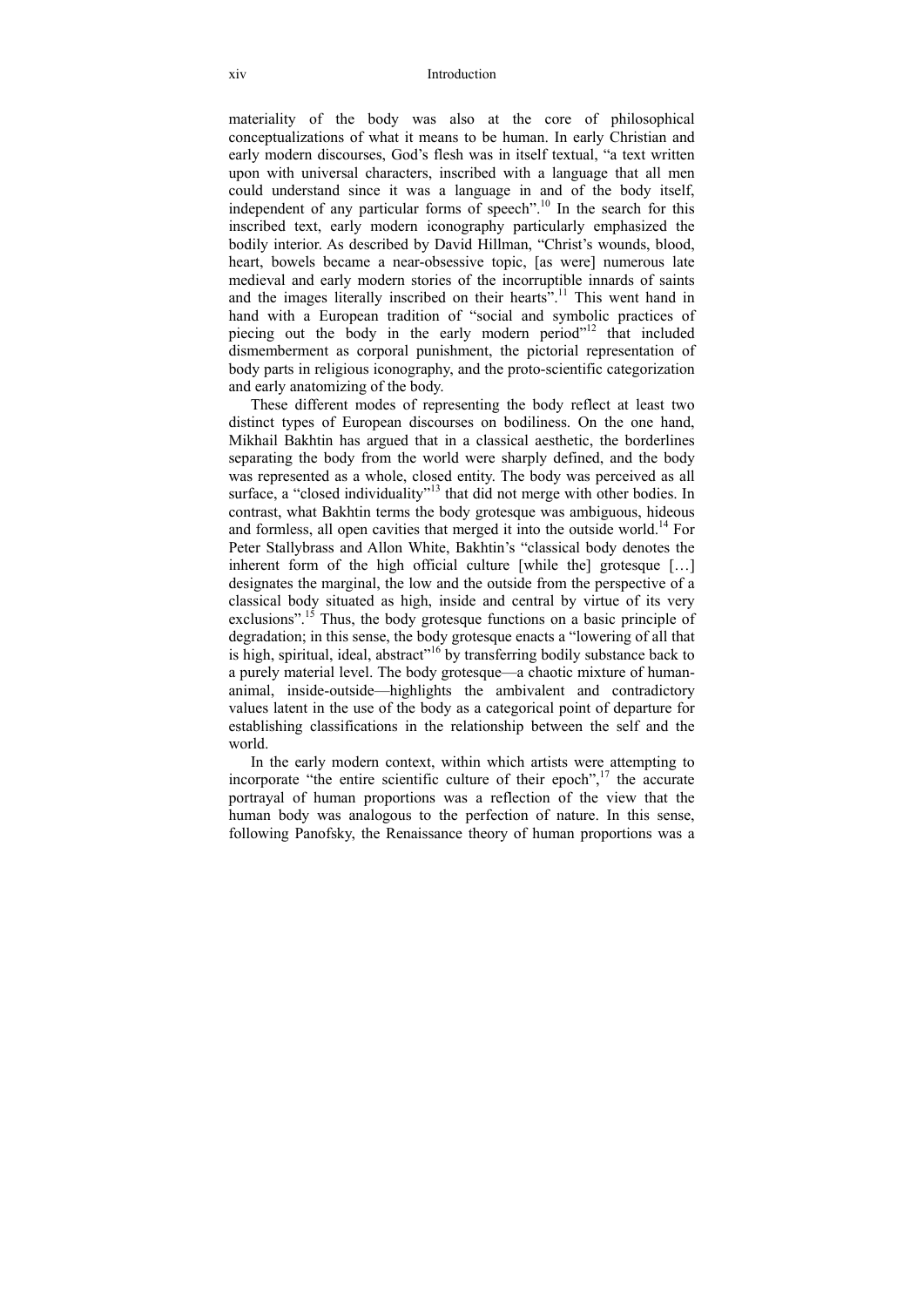type of discourse related to the modern conceptualization of a "preestablished harmony between microcosm and macrocosm".18 In short, the body was the organizational principle for developing particular forms of Western knowledge about the world, albeit through a purely Christological conceptualisation or through a proto-scientific approach to nature. Through the "hierarchy of outer-inner, core and shell, depth and superficiality [which are] the paradigms which shape the [Western] epistemological model",<sup>19</sup> the interior of the human body was at the centre of a discursive change that shifted from the conceptualization of the interior as the "ontological site of belief"<sup>20</sup> to an emerging understanding of it as an "epistemological site of growing medical and anatomical knowledge".21 These two modes of knowledge conflicted within the body's interior, for one implied the negation of the other.

 Furthermore, the paradoxical duality of body and soul was part of the belief that virtue and sin literally inhabited bodily viscera in a quasitextual sense: the virtues and sins of an individual would become inscribed in his interior organs.<sup>22</sup> Thus, this "drive to access the interior of the body" of the other" was motivated by the belief that the "entrails [were] where the other's innermost truth [was] imagined to be located", making the body interior "a decisive place [for] the comprehension of subjectivity".<sup>23</sup> A penetration to the depths of the body was practiced in response to a growing curiosity to know human nature. Artists were no longer "compelled to illustrate the body from outside, but now comprehended the inner principles of the body's construction".<sup>24</sup> An artist's capacity to reproduce the visible interior design of the body also aspired to imitate metaphysical *disegno*, in the context of an episteme that equalled the artist to God in both their capacities for metaphysical creation. In this sense, the capacity to achieve pictorial representations of the body imitated "God's original moment of creation in all its detail".25

 However, other understandings of the body-interior revealed a much more conflictive relationship between the inside and the outside. If the body-interior was understood as a Bakhtian grotesque and the seat of sin, then the direct encounter with this interior "revealed a vista of an alternative (and dangerous) mode of existence in which the marginal, the low, the antirationalistic, reigns supreme. This, then, was the new battlefield in which the body-soul struggle was now to take place".<sup>26</sup> To go inside the body meant to "undertake a journey into a corrupt world of mortality and decay; it became a voyage into the very heart of the principle of spiritual dissolution".<sup>27</sup>

 The first frontier towards the interiority was that of the skin. The trope of the *écorché* (the flayed body) was frequent in anatomical illustrations of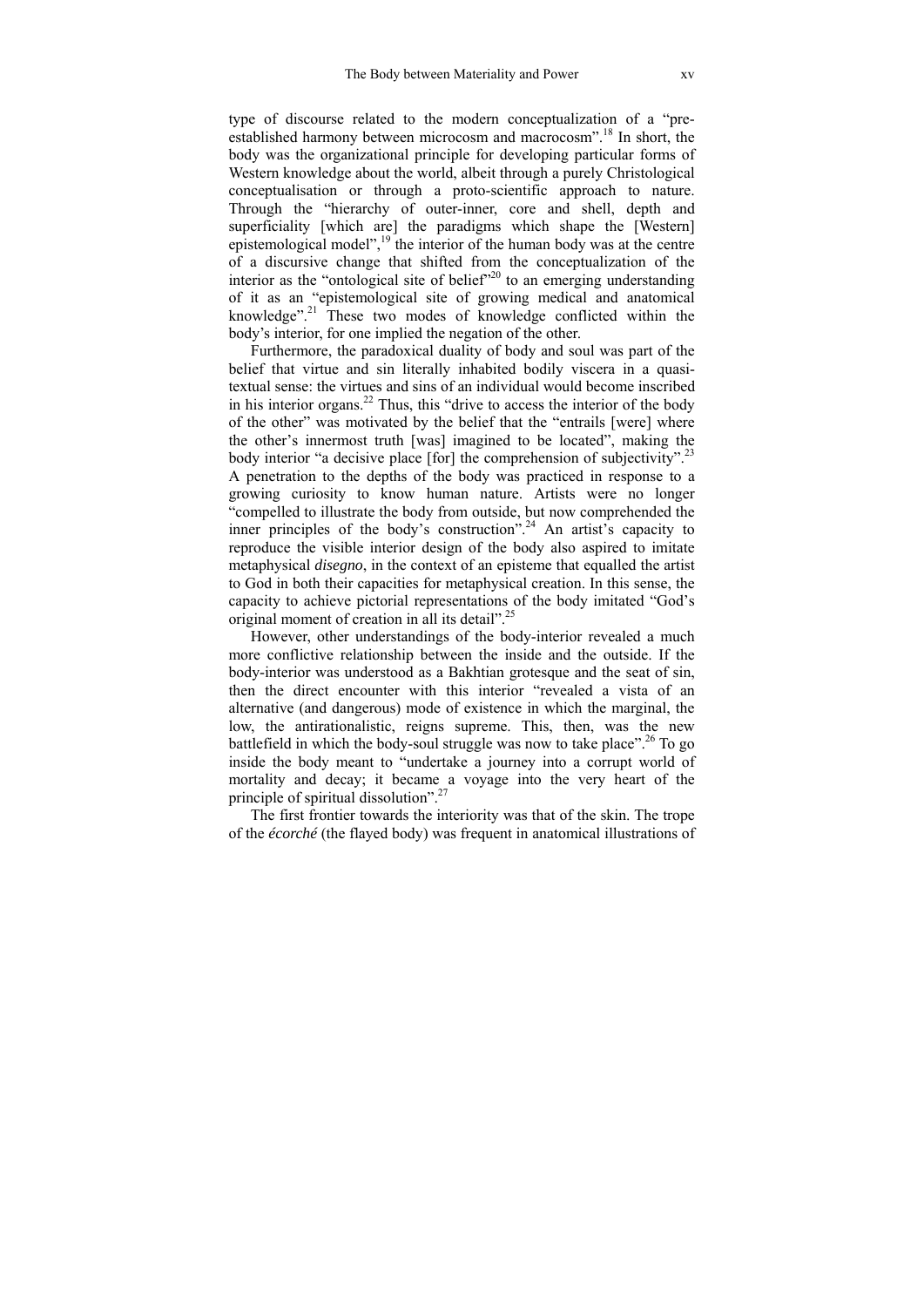#### xvi Introduction

the period. In these depictions, the human subject has been dissected, his skin removed, but he is animated, he gives "the impression of still being alive".28 This signalled the conceptualisation of the skin as "a protective but removable covering".<sup>29</sup> However, that did not mean that the skin was considered useless. In fact, the human subject, "skinned and faceless" became an anonymous body, his identity once carried in the skin now destroyed, making him "a nameless *écorché*".<sup>30</sup>

 The shift in the representational regimes of the period resulted, from the mid-sixteenth century onwards, in a "pictorial art [that] featured more and more representations of flayed bodies".<sup>31</sup> In all likelihood a development from early modern practices of dismembering and evisceration in religious contexts, the recurring depictions of bodily interiors during this period are evidence of a turn in the episteme. A newfound medical curiosity impelled the scholars of the time to search for further truths *within* the body. These typifications responded to a wellestablished hierarchy of the outer and the inner, of the limits between the core and the shell: "depth and superficiality [became] the paradigm which [shaped] the epistemological model not just in the Renaissance but also of modern science".<sup>32</sup> Hence, truth was understood as something lying within the body, "in the interior, hidden by a surface sheath, which one [had] to penetrate".<sup>33</sup>

 Within the epistemic shift of the early Enlightenment, the body entered the "domain of the careful gaze", through which empirical vigilance was "receptive only to the evidence of visible contents".<sup>34</sup> Hence, the function of the gaze was to render the body "transparent for the exercise of the mind".<sup>35</sup> In this context, the skin became a veil. It was a covering of the body that responded to the inner movements of the soul with all the poetic implications of the fluidity of movement and ethereal potentiality of the veil. Yet, the veils that covered the body in this conception of interiorexterior were, as such, to be removed by the budding clinical gaze of the European proto-scientist. Rationality, and its corresponding production of a body of knowledge, gave rise to practices through which "the opening of the human body was considered a central act in the obtainment of knowledge".36 Hence, the body's secrets and its grotesque nature became "the objects of a reifying science, one that turned corporeal insides into a visible spectacle".37 For Foucault, this *penetrating* gaze moved from the vertical, the symptomatic surface, to the depths of the body, "plunging from the manifest to the hidden".<sup>38</sup> As such, anatomical knowledge became a practice of transformation from opaqueness to transparency. In Foucault's words, "knowledge *develops* in accordance with a whole interplay of *envelopes*; the hidden element takes on the form and rhythm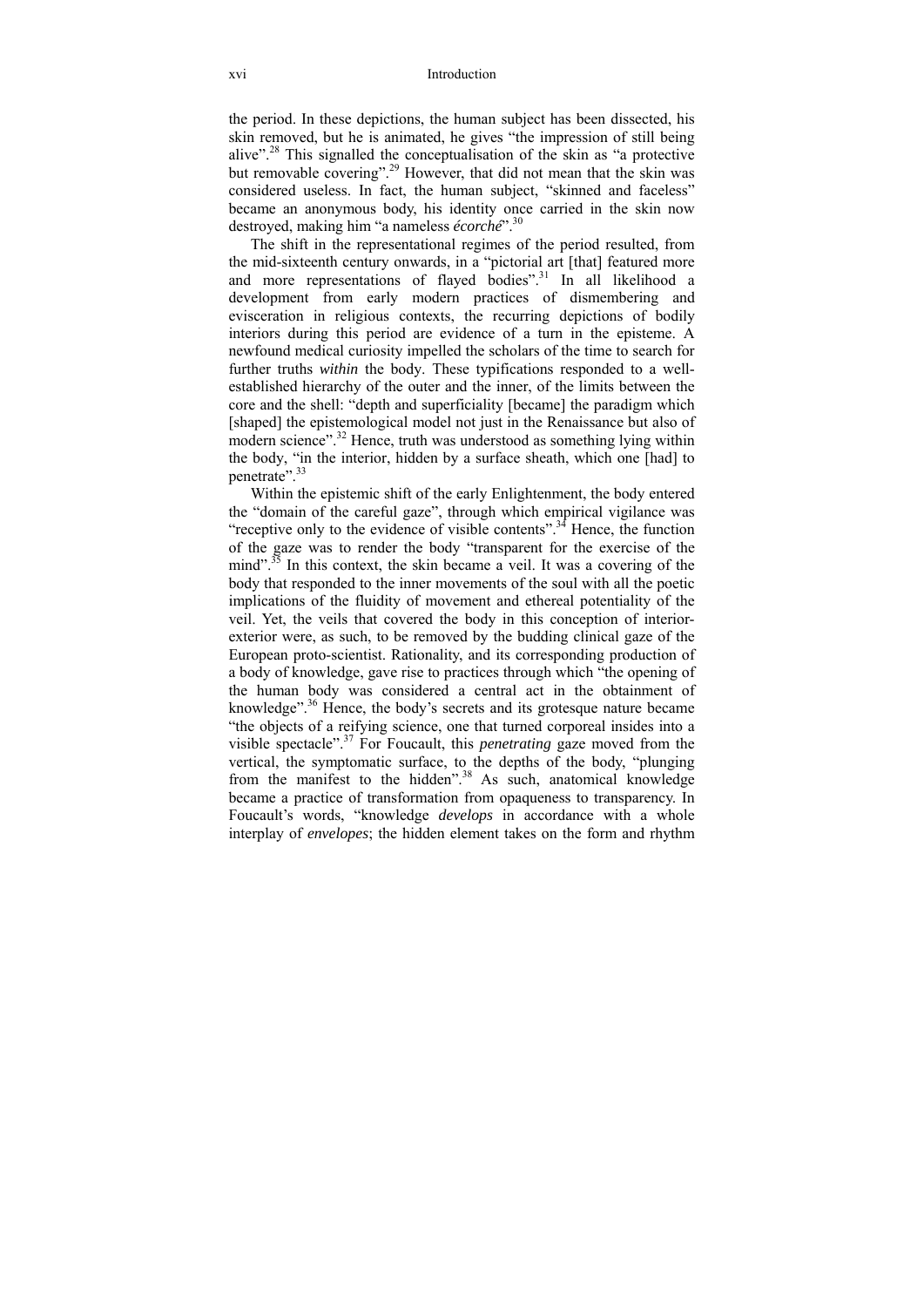of the hidden content, which means that, like a *veil*, it is *transparent*".39 As in the Renaissance aesthetic, the veil on the surface of the body became the body in veils, its transparency bringing the observer closer to the unveiling of the soul.

In other words, the "concrete individual [was opened up] to the language of rationality".<sup>40</sup> For Sawday, the best example of this in visual discourses was the genre of anatomical paintings popular during the seventeenth century. These, he claims, had as their primary objective, "to proclaim the absolutely unambiguous subjection of the mortal body to scientific and political power".<sup>41</sup> Anatomical dissection, and its corresponding portrayal through visual texts, was a potent reminder that "the remnant of a deviant 'will', a potential threat to the social fabric [could be] mastered by rational power",<sup>42</sup> for the threat he presented to "the moral fabric of the social order" had to be subjected to "the most extreme and rational violence".<sup>43</sup> For anatomical dissection was not "a delicate separation of constituent structures";44 it epitomised "the violent and extreme side of curiosity: discovery by destruction".45

The body was also an effective a symbol of order and harmony between the human and the divine in early modern Western thought and, consequently, it became a representation of social and political organization as expressed by the concept of the body politic. The body was a recurrent metaphor for political organization and social integration in texts such as Thomas Hobbes' *Leviathan* (1651) and others. In Hobbes's conceptualization, one colossal symbolic body was "taken to stand for a group of diverse bodies",<sup>46</sup> where each body part exercises a specific function that contributes to societal cohesion and functioning:

For by art is created that great LEVIATHAN called a COMMON-WEALTH, or STATE (in Latin, CIVITAS), which is but an artificial man, though of greater stature and strength than the natural, for whose protection and defence it was intended; and in which the sovereignty is an artificial soul, as giving life and motion to the whole body.47

In this view, the soul's reign over the physical body was analogous to the king's sovereignty within the state and to God's power within the universe in a "triple bond of authority".<sup>48</sup> Hence, the body in Hobbesian terms established a discursive link between the body material and the "best constitution of monarchical government".<sup>49</sup> If man's state in nature "is in 'continual fear' and in 'danger of violent death' and the quality of his life is summed up with the words 'solitary, poor, nasty, brutish, and short'",<sup>50</sup> then only his incorporation into the Leviathan (society) can save him from this brutish state. The body politic based itself on a metonymical rhetoric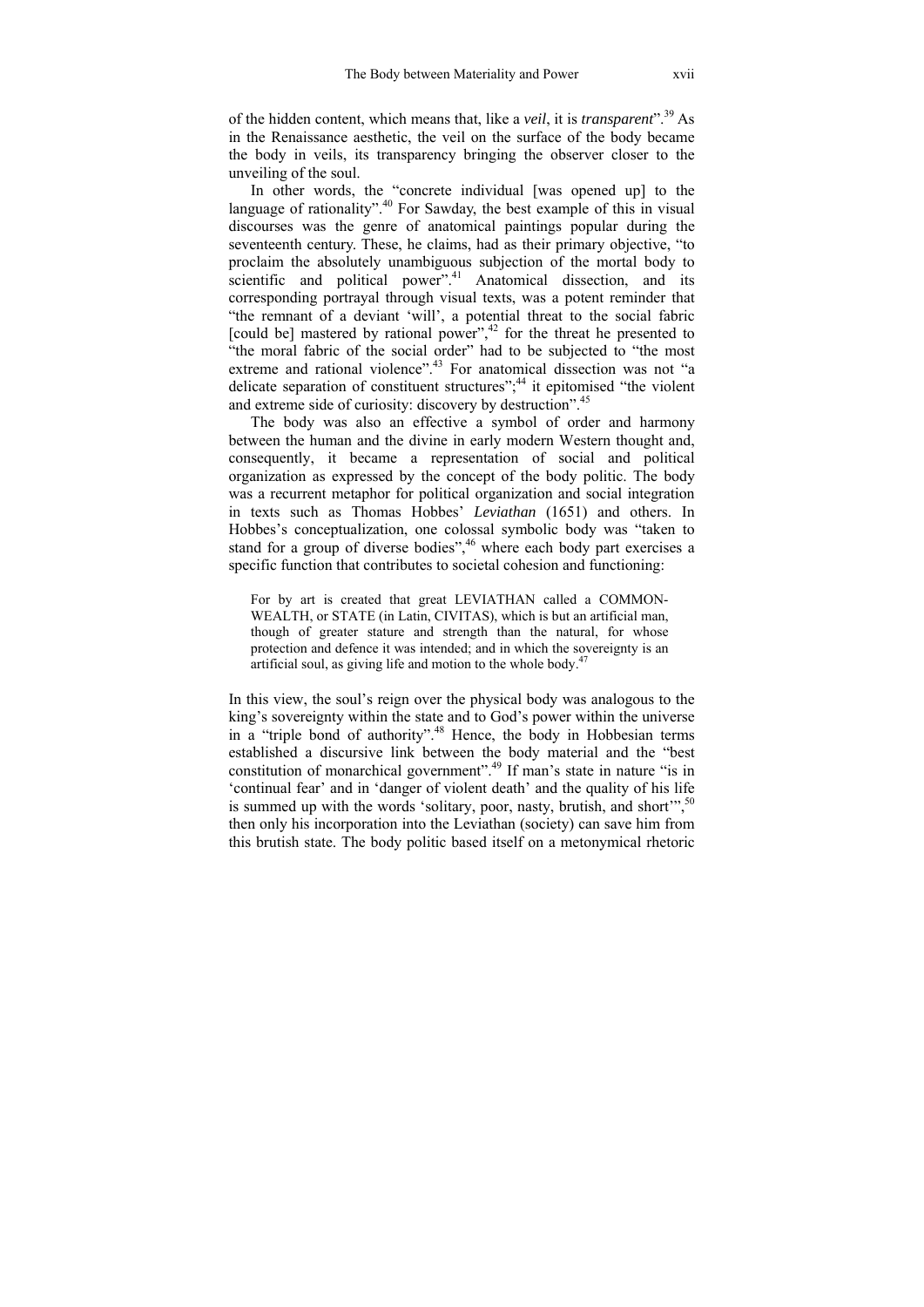#### xviii Introduction

that was as inclusive as it was exclusive. As Moira Gatens affirms, those who cannot provide the appropriate political forfeit to become integrated into this body are excluded because they are "defined by mere nature, mere corporeality, and they have no place in the semi-divine political body except to serve it at its most basic and material level".<sup>51</sup> The body politic thus functioned as a symbolic in-*corp*-oration of the individual into social life through monarchical political authority.

 Yet even as the body serves to represent social relationships, and the body politic is "a way to establish the 'natural' interrelation between individuals and institutions",  $52$  the trope of the body politic does not imply a full sanitization or abstraction of the body from its material dimension. As Linda Nochlin argues, the king was, ultimately, the representative of the body politic and, therefore, "the fleshly embodiment of the State".<sup>53</sup> in the sense that he was power made pure physicality. Moreover, in many cases the force of the king's power was made visible precisely through graphic displays of power actioning on the body, in a potential and highly spectacular inscription of violence on bodily surfaces.

 The antecedents for this relationship between power and materiality are clear. As Bakhtin has contended with respect to medieval and early modern culture, the exercise of power in battle was expressed through scenes in which the inverted logic of the "inside out" was visually expressed by pictures of opened bodies lying on the ground and surrounded by entrails.<sup>54</sup> The knight of lore was seen as a systematic "anatomizer" that dismembered and transformed human bodies into "minced meat",<sup>55</sup> in what Bakhtin has called the relation between "a [European] fighting temperament (war, battles) and the kitchen<sup>".56</sup>

 During the *Ancien Régime*, the body of the condemned was tortured, dismembered, amputated, symbolically branded on the face or shoulder, exposed alive or dead to public view.<sup>57</sup> As Foucault suggests, the body functioned as the major target of penal repression and its marks were the evidence of the sovereign's power to allow or disallow life.<sup>58</sup> For Daniel Punday, Foucault treats the normalized body as a spatial "site" because normalization depends on space to order and differentiate individuals.<sup>59</sup> Bodily spaces are "inscribed" by power and the body functions as the site of power *par excellence*. 60 Hence, through violent inscription the material dimension of the effects of power were so symbolically amplified that the transit from flesh to meat was one that necessarily passed by the sword or the gallows. In this sense, the imbrication between power and materiality was a necessary condition for the due exercise of power in the European context.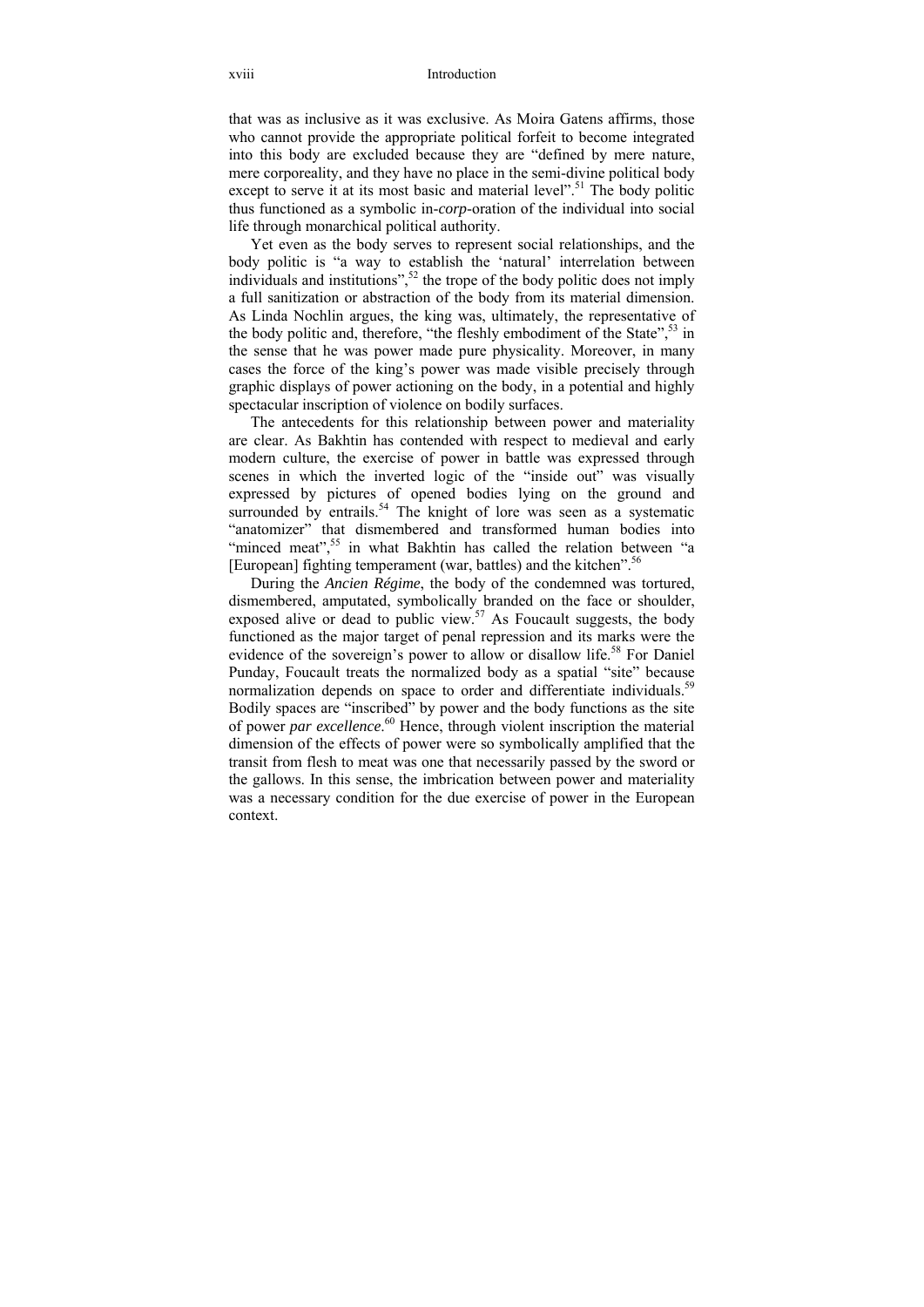As Foucault clarifies, however, such displays of sovereign power soon became counterproductive in their aim to control a population through a spectacularly punitive system of governance.<sup> $61$ </sup> He stresses that the power deployed in the spectacular punishment of the condemned man would eventually become invested with popular practices and result in the overturn of the ritual of public execution. $62$  As Foucault explains, it became frequent for disturbances to take place around the scaffold and for expressions of sympathy for the condemned man to be proclaimed. These popular practices fed into episodes of momentary saturnalia during which "rules were inverted, authority mocked and criminals transformed into heroes".<sup>63</sup> Hence, the need to implement subtler and more controlling forms of power to inscribe on the body became paramount. For John Tagg, the body itself was—and continues to be—invested by power relations through which it is situated in a certain "political economy", trained, supervised, tortured if necessary, forced to carry out tasks, to perform ceremonies, to emit signs. Power is exercised in, and not just on, the social body because, since the eighteenth century, power has taken on a "capillary existence".<sup>64</sup>

#### **Towards a Decolonial Body**

 While the above authors have theorized the body as a crucial trope for the understanding of Western epistemic traditions, other scholars have focused on the links between Occidentalizing constructions of the body in relation to the colonial and imperial projects of modernity. In historical colonial discourses, the body of the other was constructed as a site for valorisation, be it of its material value in terms of labour supply, its aesthetic value as an object of representation, its ethical value as a mark of innocence or degradation, or its erotic value as an object of desire.<sup>65</sup> In this sense, the colonial body was considered "the object of examination, commentary, and valorisation" to the extent that it was "the body, rather than speech, law, or history [that became] the essential defining characteristic of [indigenous] peoples".<sup>66</sup>

 As an example, the naked body became a defining trope in the production of the indigenous subject. In Sofia Reding Blase's view, it was the first visible quality assigned to the American native and, furthermore, it was mobilized as a quality of otherness as it became an excuse for the Western world to "transfer this nudity into the physical, spiritual and cultural order".67 Thus, the native was physically *and* culturally nude; s/he lacked "customs, rites, religion and, importantly, an entrepreneurial spirit that conduces to material gain".68 The covering of the native body in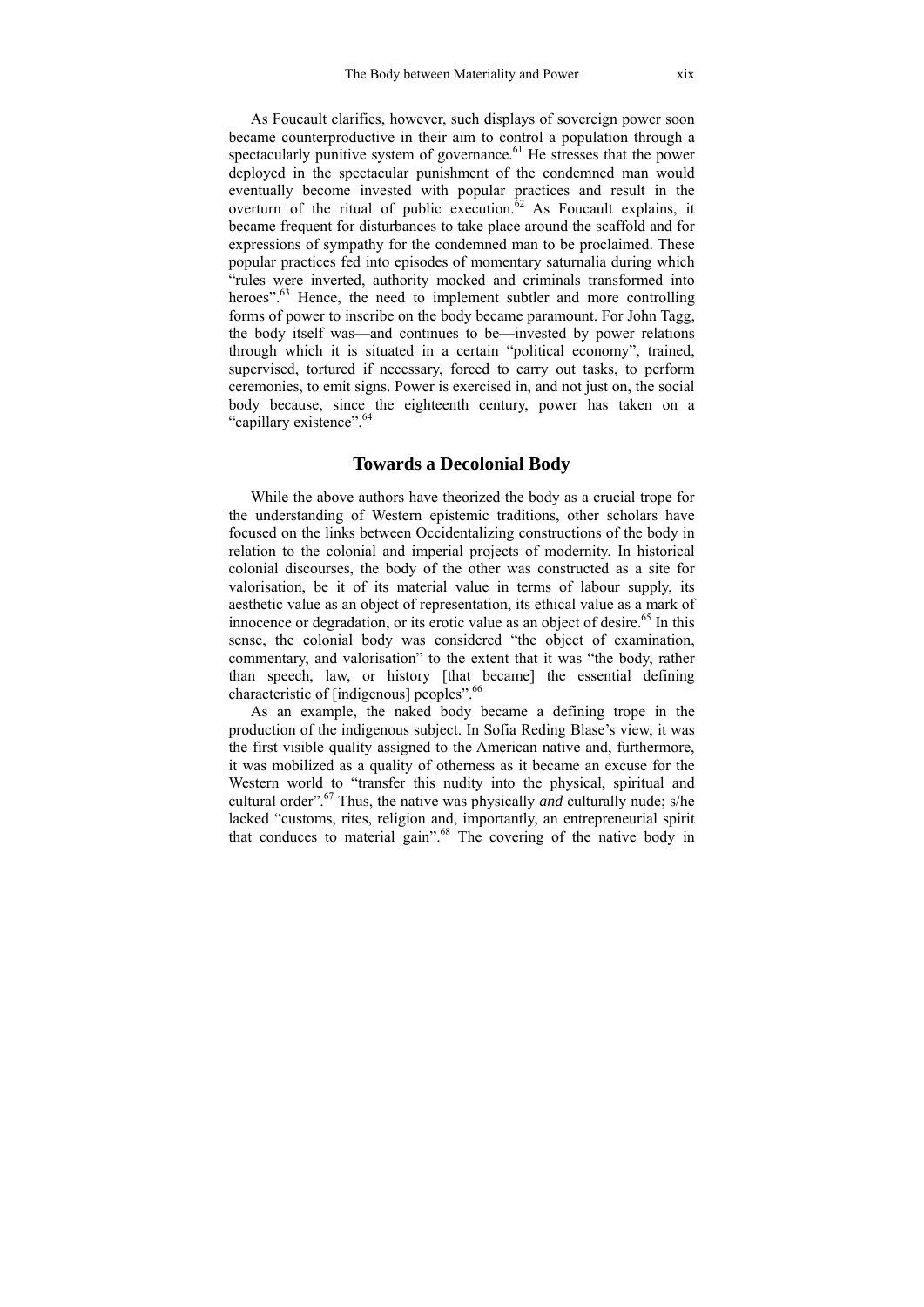European dress became the visible proof of colonialism's positive impact. By hiding the body, a propagandistic effort was mobilized in order to "cancel difference and bear witness to the metamorphic power of clothing, [...] that [the native's] savagery is an effect produced by appearances that can be altered".<sup>69</sup> In essence, the dressed native body was the ultimate "token of assimilable otherness"  $70$ 

 The colonial construction of othered bodies in Western discourses persists today. As Achille Mbembe argues in his essay "Necropolitics".<sup>71</sup> during the contemporary age the Foucauldian concept of bio-power has become linked with particular understandings of sovereignty and the state of exception. For this author, the classic concept of sovereignty has been depleted insofar as a project for the autonomy and collectivity of subjects linked through communication and mutual understanding. Instead, Mbembe suggests that the core form of sovereignty mobilized in late modernity is necropolitics or, in his words, "the generalized instrumentalization of human existence and the material destruction of human bodies and populations".<sup>72</sup> This modality of sovereignty is far from being an exceptional excision between the impulses connecting body and mind, but rather it is the very *nomos* of political organization in late modernity.

 What is more, Mbembe suggests that the state of exception is the central mechanism for the effective implementation of a necropolitics. He links sovereignty—understood as the exercise of the right to kill—with the normativization of this right. Hence, the necropolitical modality of sovereign power consistently appeals to perceived moments of exceptionalism and emergency, as well as the fictionalized production of "an enemy", in order to enact the "right to kill". In other words, the production of "the other" as absolutely dangerous and, consequently, the target of complete biophysical annihilation in order to guarantee the survival of the collectivity, is at the very core of the normalizing mechanism of a perpetual state of exception. Moreover, the state of exception requires the production of particular cultural imaginaries that serve to justify the implementation of differentiated rights to differentiated categories of social subjects. In short, the social imaginaries that produce "the dangerous other" and, therefore, the legitimization of a perpetual state of exception, are the self-same that can be found at the centre of necropolitics.

 Other authors have also focused on the link between contemporary forms of othering in late modernity through the categories of body and coloniality in order to reveal the complicities between the Occidental imaginary and the labour relations in the colonies,  $\frac{73}{1}$  as well as the contestation of these biopolitical models through a decolonial "body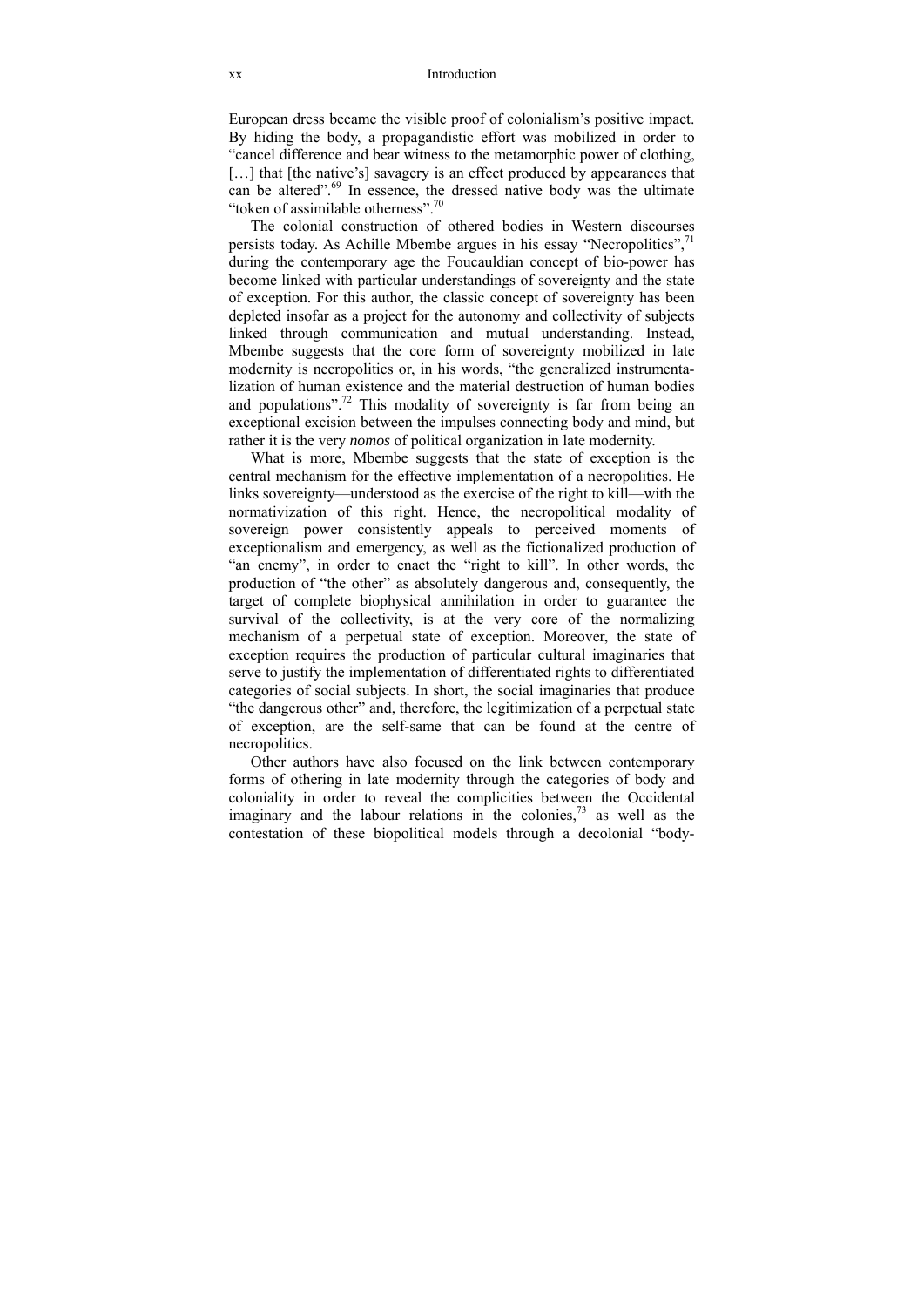politics".74 For Walter Mignolo, the body is a fundamental site for the contestation of Occidentalizing forms of knowledge production. In his words, "the geo- and body-politics of knowing (that is, knowledge build upon geohistorical imperial/colonial locations responding to racial and patriarchal classification of bodies and regions)<sup> $\frac{75}{5}$ </sup> must be reframed in order to dislocate the Cartesian foundations of "I think, therefore I am" into "*I am where I think*" (my emphasis).<sup>76</sup> Hence, the body itself becomes the site for a potential decolonization of Occidental forms of knowledge through a critical focus on the locus of enunciation, that is, a critical consciousness of "where I am speaking from" or, in other words, a material corporealization of knowledges. The production of particular modern/colonial semiotic regimes, in our case visual cultural products, is central to maintaining these particular regimes of knowledge.

 It is precisely through the mobilization of these imaginaries that this volume seeks to explore the relationship between power, materiality, and the body. If the body is presented and re-presented as a body subject to the inscriptions of power in the field of the visible—that which we are *allowed* to see—, then any form of corporeal representation becomes an instance of political authority that separates the subject from its bodilymaterial source and becomes ideology or, in Elaine Scarry's words, in "a regime's fiction of power".77 Through this representational fracture, we argue, it is possible to begin to unbuild historically contingent categorizations of the body and to seek new avenues for a decolonial understanding of the body. We hope this book provides tentative inroads to ways of thinking of the body in decolonial terms or, in other words, to begin constructing a decolonial body-politics in response to state-managed Western and Occidentalizing biopolitics and necropolitics.<sup>78</sup>

#### **The Body and Its Parts**

 Through the above-mentioned shared theoretical reference points, this collection of essays assembles and sets into discussion texts by scholars in various fields that, regardless of their disciplinary origins, have much to say to one another. Within the three sections of the volume, sociologists, art historians, theorists, and media studies researchers showcase their approaches and establish a dialogue with their peers on the multiplicity of ways to understand the body. Concurrently, the book addresses the topic of the body and power through diverse geographical and temporal scopes.

 The essays included herein range from the political uses of the body in South American dictatorships in the twentieth century, to renewed constructions of the (de)colonial body in post-Apartheid South Africa, to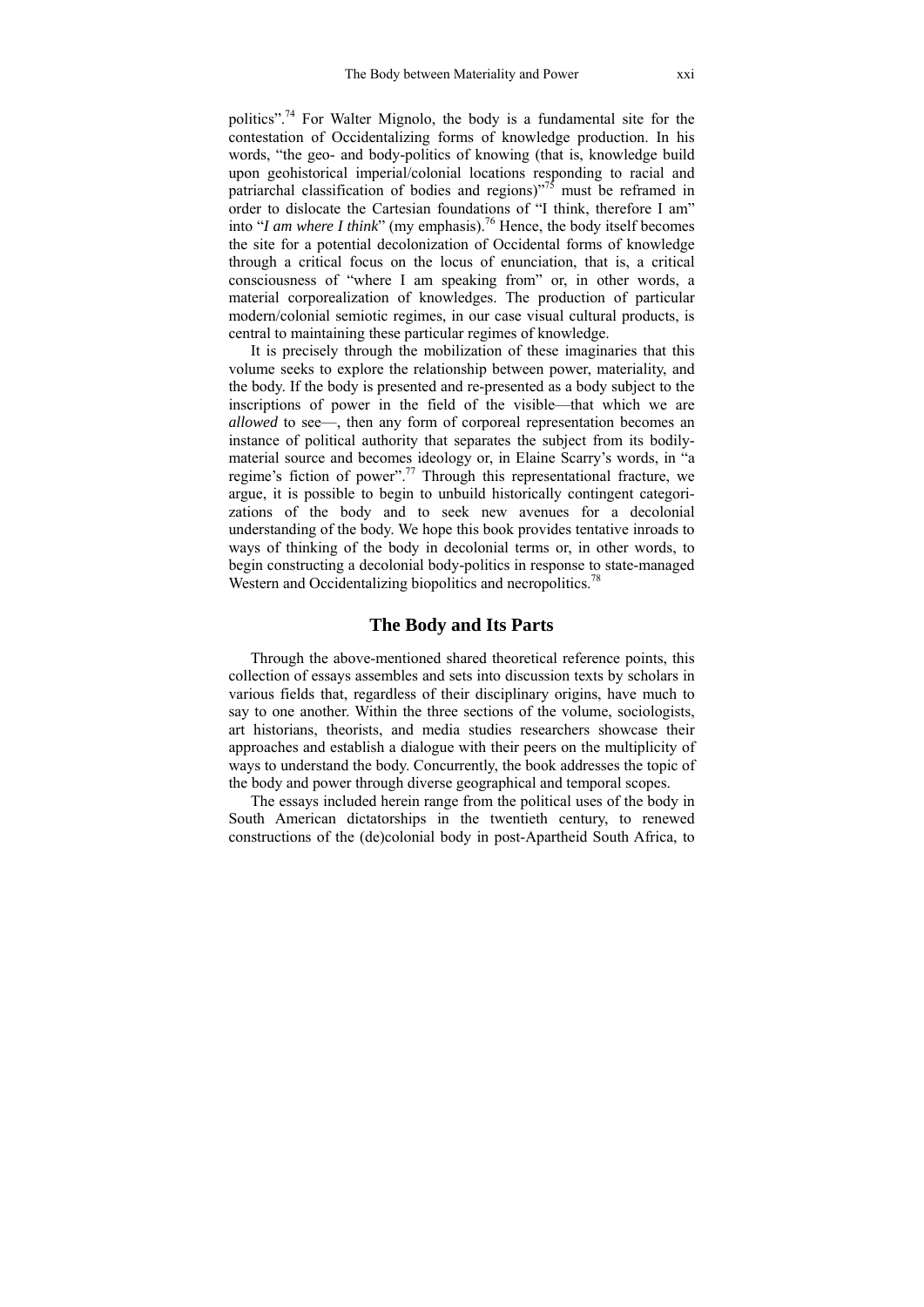the shifts in body science and representations of the body through new technologies, to subversive practices as instances of liberation. The variety of geographical and temporal contexts addressed here enriches the conversation between the contributing authors, and set a reference point for truly interdisciplinary work:

**Part I. Activist Bodies** looks at the ways in which activist bodies are constructed and represented in diverse visual media. More specifically, each of the essays included in this section analyses the production of activist bodies in a Latin American context, particularly with relation to the military dictatorships that dominated the Southern Cone throughout the 70s, 80s, and 90s. Through their study of the diverse forms of visual media that memorialize, re-activate and re-materialize the bodies of disappeared political activists in a contemporary setting, the authors for these sections consider the links between the materiality of the body and its political deployment in the current context.

**Part II. Administered Bodies** brings together essays focusing on the administration of bodies of populations as a technology of power in the Foucauldian sense, and its corresponding representation in visual media. Taking into consideration the late-modern condition of the body as an object of neo-disciplinary action in the twentieth and twenty-first centuries, the authors for this section locate and analyse the most recent technologies for disciplining an increasingly changing material and political body.

**Part III. Subversive and (De)Colonial Bodies** draws links between colonial and postcolonial constructions of the body in both their material and political dimensions. Specifically, the essays for this section scrutinize the historical links between the colonial production of the body and contemporary strategies for disarticulating these subject formations in a contemporary context. The essays in this section explore diverse strategies for subverting the (post)colonial body in visual arts, specifically through the representational techniques deployed by contemporary artists of the global south.

Finally, the proposed afterword, entitled "'Afterwards:' Struggling with Bodies in the Dump of History" by Marina Gržinić, considers established approaches to the body in Western thought and suggests the possibility of thinking of the body in decolonial terms that supersede the taken-forgrantedness of Western philosophical approaches to corporeality.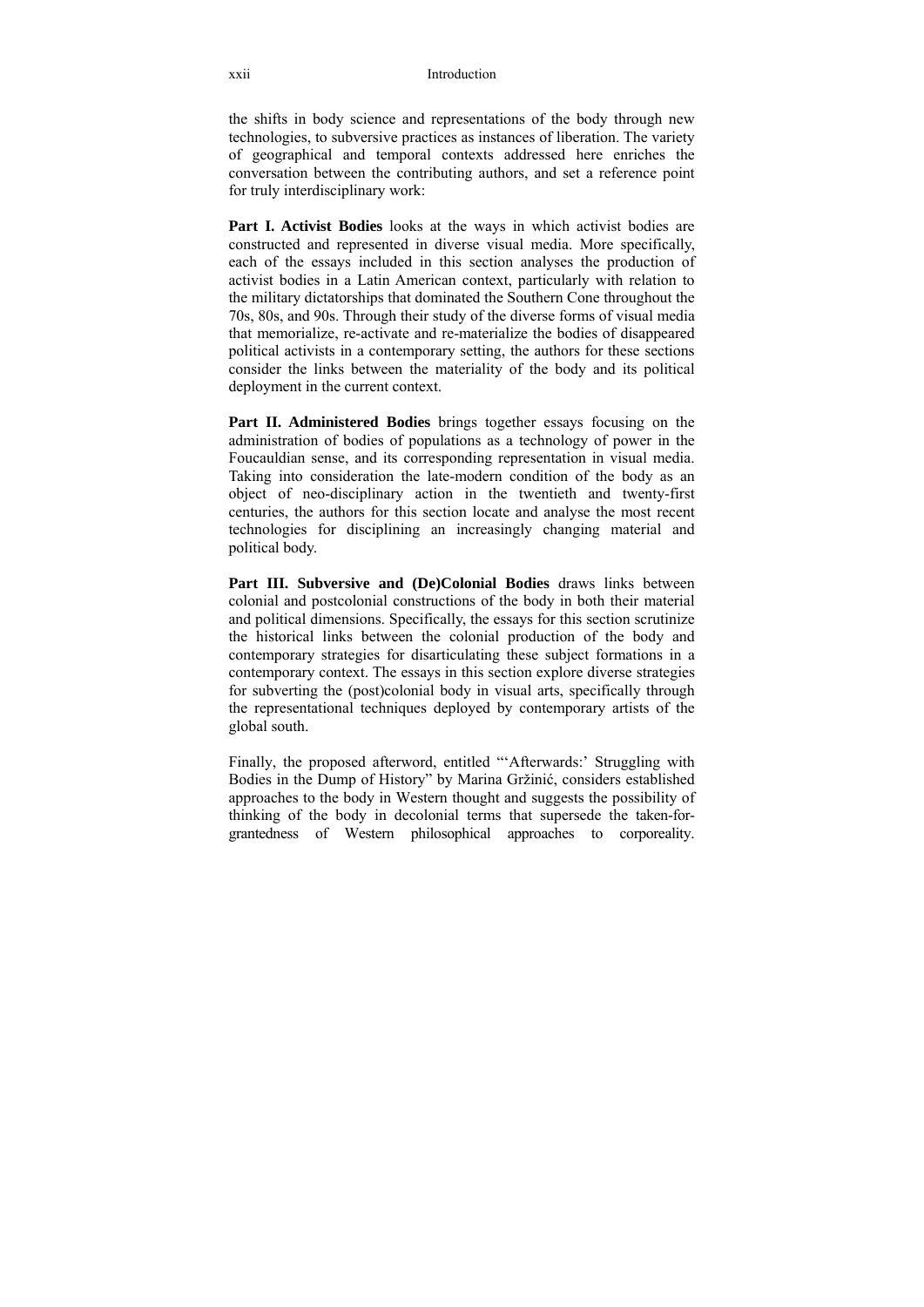Furthermore, Gržinić links the physical-material violence against the body to an epistemic violence through which othered knowledges are relegated to the fringes of the current late-modern world system. In this closing essay, Gržinić suggests that the "body that centrally entangles materiality and power today in Europe is the body of the refugee".<sup>79</sup> Therefore, any possibility to disarticulate Western categories for the colonization of the othered body must pass through a radical questioning of our categories for thinking of the disenfranchised body. Following suit, this volume hopes to contribute to thinking of the body "otherwise" and providing visibility on problematic exercises of the body that put into question taken for granted assumptions of what it means to be human.

#### **Notes**

<sup>1</sup> Darryll Grantly and Nina Taunton, *The Body in Late Medieval and Early Modern Culture* (Aldershot: Ashgate, 2000), 5.

- <sup>2</sup> Grantley and Taunton, *The Body in Late Medieval and Modern Culture*, 2.<sup>3</sup> Aristotle. *Politics*. 350 B.C., 1:5.
- 

 Aristotle, *Politics*, 350 B.C., I:5. 4 Antonello Gerbi, *La disputa del Nuevo Mundo. Historia de una polémica* (Mexico: Fondo de Cultura Económica, 1960), 63. In an interesting reversal, Las Casas used this Aristotelian argument in favour of the New World Indians, by arguing that their constitutions were weak, thin, incapable of any bodily effort, "lacking the physical requirements to be slaves" (Gerbi 1960:63). In this discursive turn, Las Casas vindicated the natives' delicate bodies and graceful gestures as the marks of natural freemen.

5 David Hillman and Carla Mazzio, *The Body in Parts: Fantasies of Corporeality in Early Modern Europe* (London: Routledge, 1997), xiii.

Sofía Reding Blase, *El buen salvaje y el caníbal* (Mexico: UNAM, 1992), 10. 7

 Jonathan Sawday, *The Body Emblazoned: Dissection and the Human Body in Renaissance Culture* (London: Routledge 1995), 16.

<sup>8</sup> Sawday, *The Body Emblazoned*, 16.<br><sup>9</sup> Sawday, *The Body Emblazoned*, 16.

<sup>10</sup> Stephen Greenblatt, *Marvellous Possessions: The Wonder of the New World* (Chicago, IL: University of Chicago Press, 1992), 223.

<sup>11</sup> Greenblatt, *Marvellous Possessions*, 85.<br><sup>12</sup> Hillman and Mazzio, *The Body in Parts*, xi. 13<br><sup>13</sup> Mikhail Bakhtin, *Rabelais and His World* (Indiannapolis, IN: Indiana University Press, 1984), 320.

<sup>14</sup> Bakhtin, *Rabelais and His World*, 320.<br><sup>15</sup> Cited in Sawday, *The Body Emblazoned*, 19.<br><sup>16</sup> Bakhtin, *Rabelais and His World*, 19.<br><sup>17</sup> Erwin Panofsky, *Studies in Iconology: Humanistic Themes in the Art of the Ren* 

<sup>18</sup> Panofsky, *Studies in Iconology*, 119.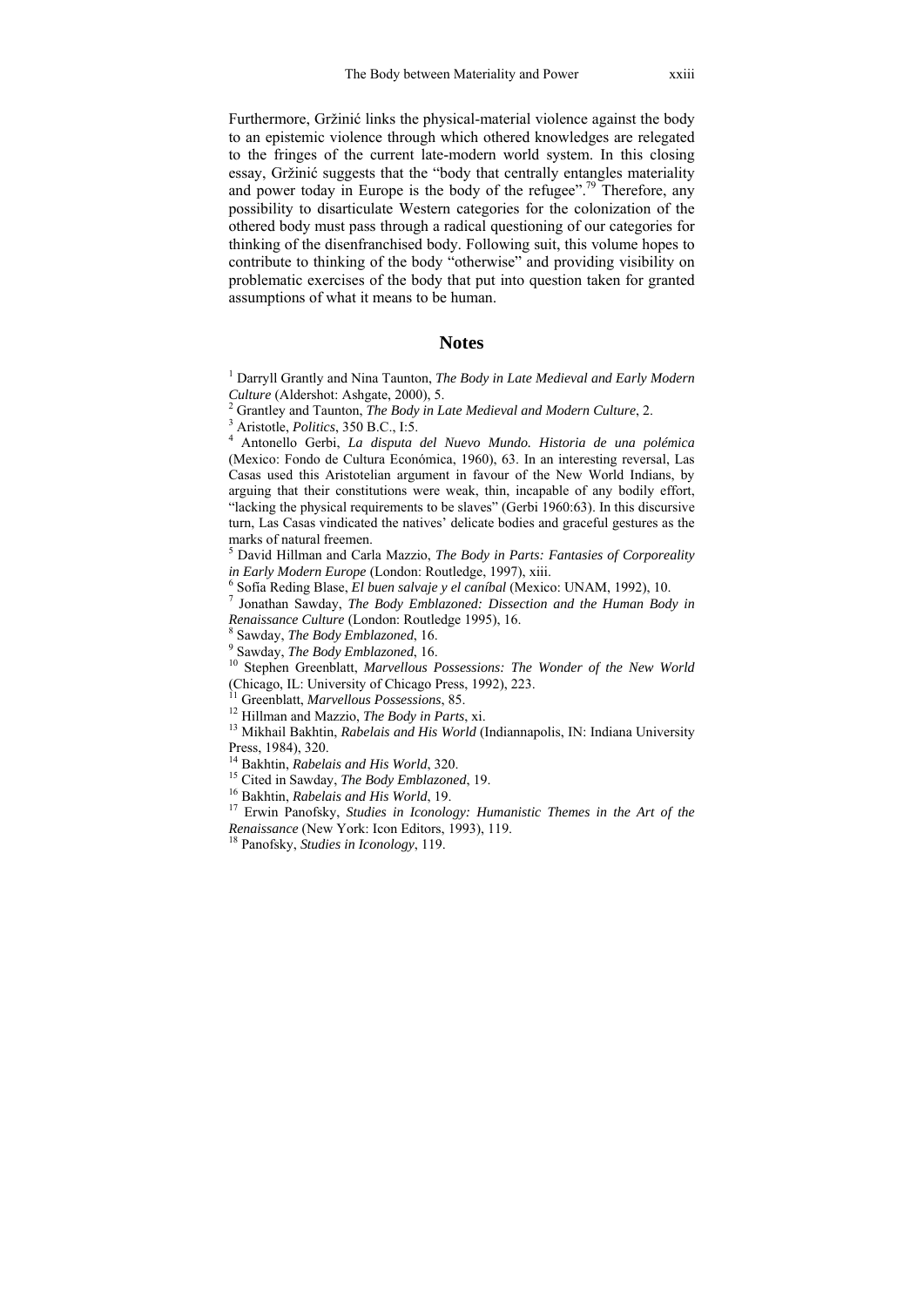<sup>19</sup> Daniela Bohde, "Skin and the Search for the Interior: The Representation of Flaying in the Art and Anatomy of the Cinquecento", in Florike Egmond and Robert Zwijnenberg, eds., *Bodily Extremities: Preoccupations with the Human* 

- 
- 
- 
- 
- <sup>20</sup> Hillman and Mazzio, *The Body in Parts*, 86.<br><sup>21</sup> Hillman and Mazzio, *The Body in Parts*, 86.<br><sup>22</sup> Hillman and Mazzio, *The Body in Parts*.<br><sup>23</sup> Hillman and Mazzio, *The Body in Parts*, 82.<br><sup>24</sup> Bohde, "Skin and the
- 
- <sup>26</sup> Sawday, *The Body Emblazoned*, 19-20.<br><sup>27</sup> Sawday, *The Body Emblazoned*, 21.<br><sup>28</sup> Bohde. "Skin and the Search for the Interior", 11.
- 
- 
- 29 Bohde, "Skin and the Search for the Interior", 25.
- <sup>30</sup> Bohde, "Skin and the Search for the Interior", 25.
- $31$  Bohde, "Skin and the Search for the Interior", 10.
- <sup>32</sup> Bohde, "Skin and the Search for the Interior", 19.
- <sup>33</sup> Bohde, "Skin and the Search for the Interior", 19.
- 34 Michel Foucault, *The Birth of the Clinic* (London: Travistock Publications Limited, 1973), xiii.<br><sup>35</sup> Foucault, *The Birth of the Clinic*, xiii.
- 
- 
- 
- 
- 
- 
- 
- 
- 
- 
- 
- <sup>35</sup> Foucault, *The Birth of the Clinic*, xiii.<br><sup>36</sup> Hillman and Mazzio, *The Body in Parts*, 83.<br><sup>37</sup> Hillman and Mazzio, *The Body in Parts*, 83.<br><sup>38</sup> Foucault, *The Birth of the Clinic*, 135.<br><sup>39</sup> Foucault, *The Birth* Routledge, 1993), 79.<br><sup>47</sup> Thomas Hobbes, *Leviathan*, 1651.
- 
- 
- 
- 
- 
- <sup>48</sup> Sawday, *The Body Emblazoned*, 29.<br><sup>49</sup> Collins cited in Sawday, *The Body Emblazoned*, 31.<br><sup>50</sup> Gatens, *Imaginary Bodies*, 80.<br><sup>51</sup> Gatens, *Imaginary Bodies*, 82.<br><sup>52</sup> Daniel Punday, "Foucault's Body Tropes", *New* 514.
- 53 Linda Nochlin, *The Body in Pieces: The Fragment as a Metaphor of Modernity*
- (London: Thames & Hudson, 1994), 11.<br> $^{54}$  Bakhtin, *Rabelais and His World*, 11.
- 
- <sup>55</sup> Bakhtin, *Rabelais and His World*, 194.<br><sup>56</sup> Bakhtin, *Rabelais and His World*, 193.
-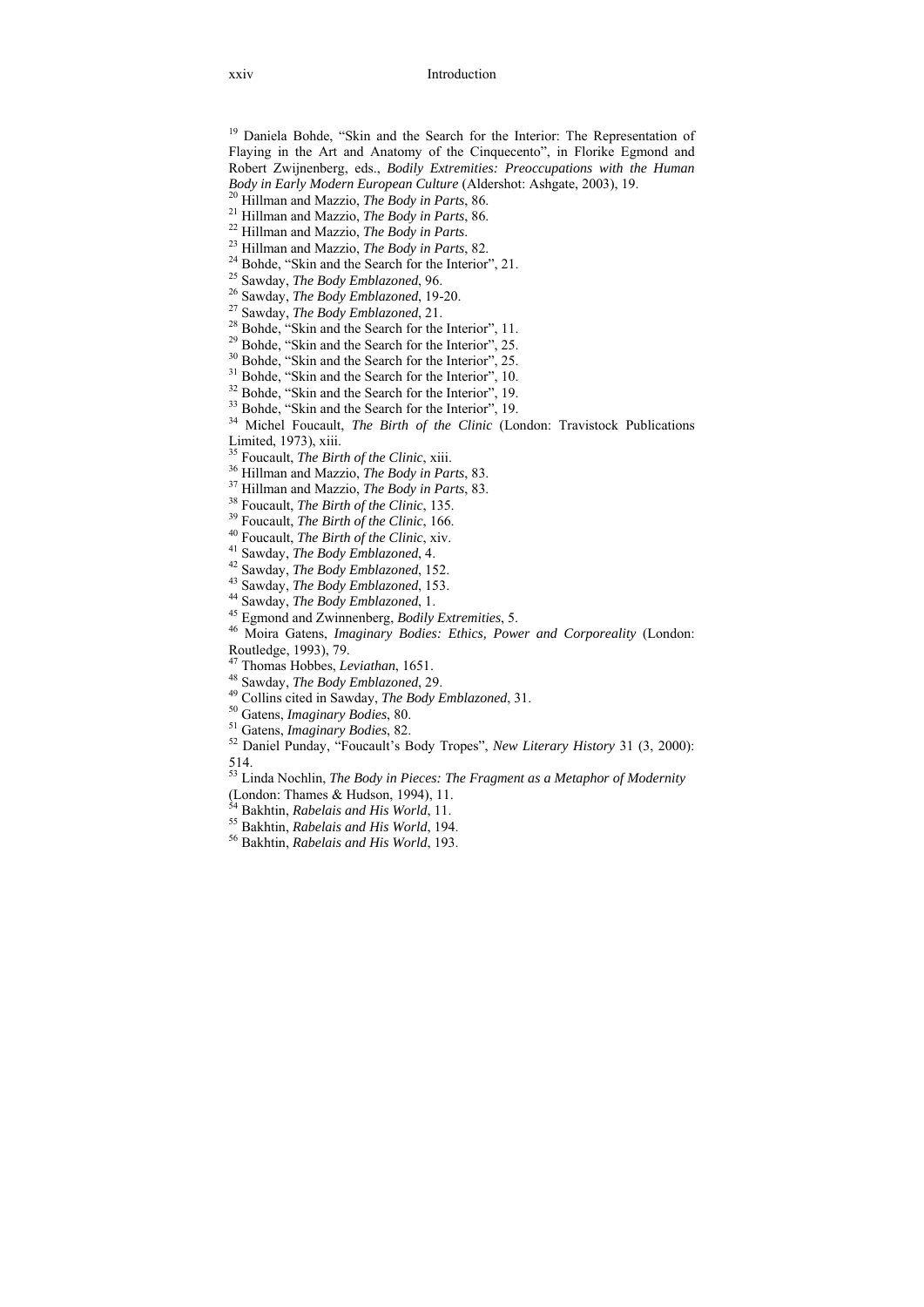57 Michel Foucault, *Discipline and Punish: The Birth of the Prison* (New York: Random House, 1977).<br><sup>58</sup> Foucault, *Discipline and Punish*, 8.

<sup>59</sup> Punday, "Foucault's Body Tropes", 511.

 $^{60}$  Punday, "Foucault's Body Tropes", 509.<br> $^{61}$  Foucault, *Discipline and Punish*.

61 Foucault, *Discipline and Punish*. 62 Foucault, *Discipline and Punish*, 60. 63 Foucault, *Discipline and Punish*, 61. 64 John Tagg, *The Burden of Representation: Essays Photographies and Histories* (Minneapolis, MI: University of Minnesota Press, 1988), 71.

65 David Spurr, *The Rhetoric of Empire: Colonial Discourse in Journalism, Travel Writing, and Imperial Administration* (Durham: Duke University Press, 1993). <sup>66</sup> Spurr, "The Rhetoric of Empire", 22.

 $^{67}$  Spurr, "The Rhetoric of Empire", 30.<br> $^{68}$  Reding Blase, *El buen salvaje*, 30.

<sup>69</sup> Greenblatt, *Marvellous Possessions*, 112.<br><sup>70</sup> Greenblatt, *Marvellous Possessions*, 112.<br><sup>71</sup> Mbembe, Achille. 2003. "Necropolitics", *Public Culture* 15(1).<br><sup>72</sup> Mbembe, Achille. 2003. "Necropolitics", *Public Cul* 

<sup>74</sup> Walter Mignolo, *Local Histories / Global Designs: Coloniality, Subtaltern Knowledges, and Border Thinking (Princeton: Princeton University Press, 2011).* 

<sup>75</sup> Mignolo, *Local Histories / Global Designs*, xiv.<br><sup>76</sup> Mignolo, *Local Histories / Global Designs*, xiv.<br><sup>77</sup> Elaine Scarry, *The Body in Pain: The Making and Unmaking of the World* (Oxford: Oxford University Press, 1985.<br><sup>78</sup> Mignolo, *Local Histories / Global Designs*, 140.

<sup>79</sup> Marina Gržinić, "'Afterwards:' Struggling with Bodies in the Dump of History", 163.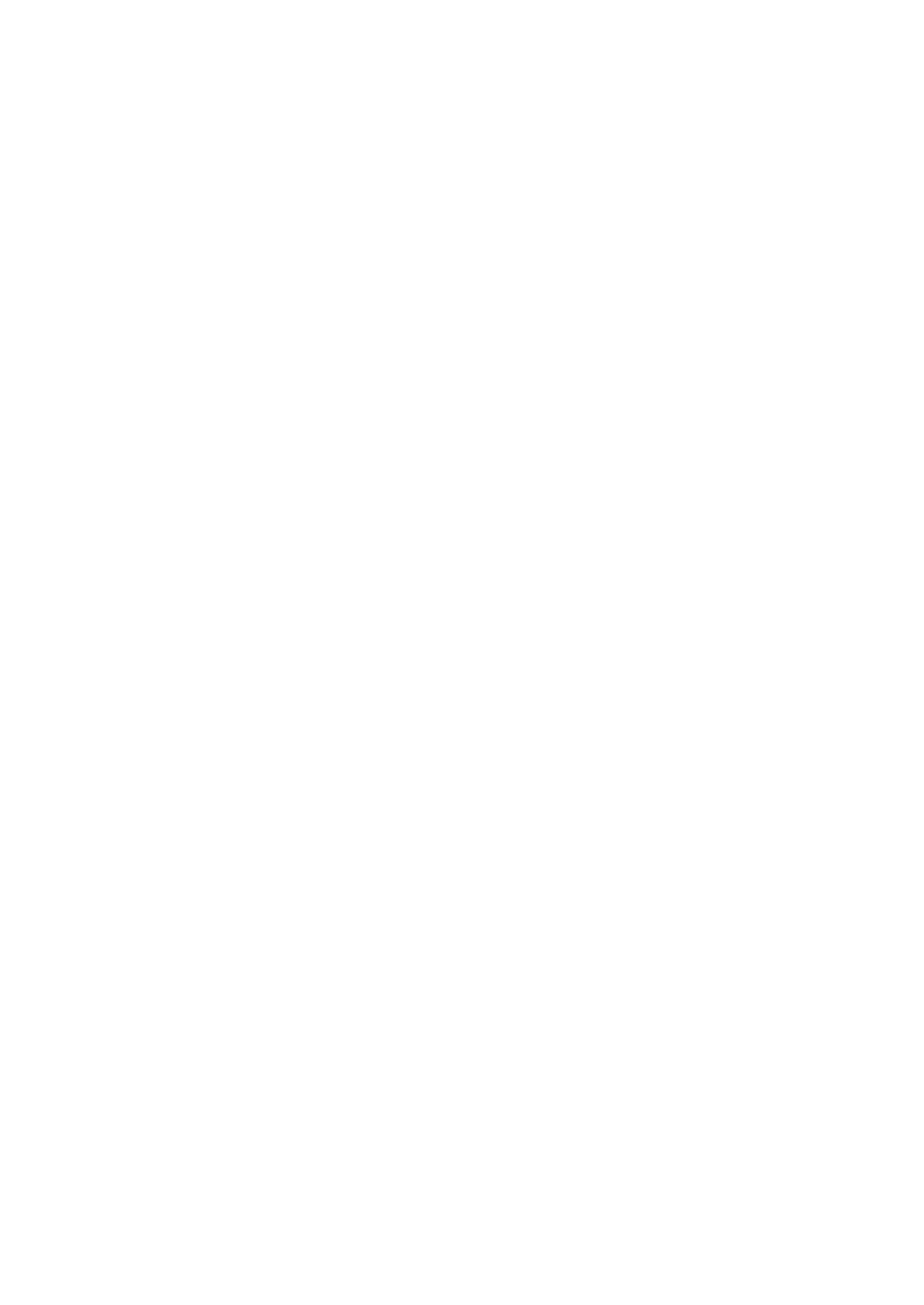# **PART I:**

# **ACTIVIST BODIES**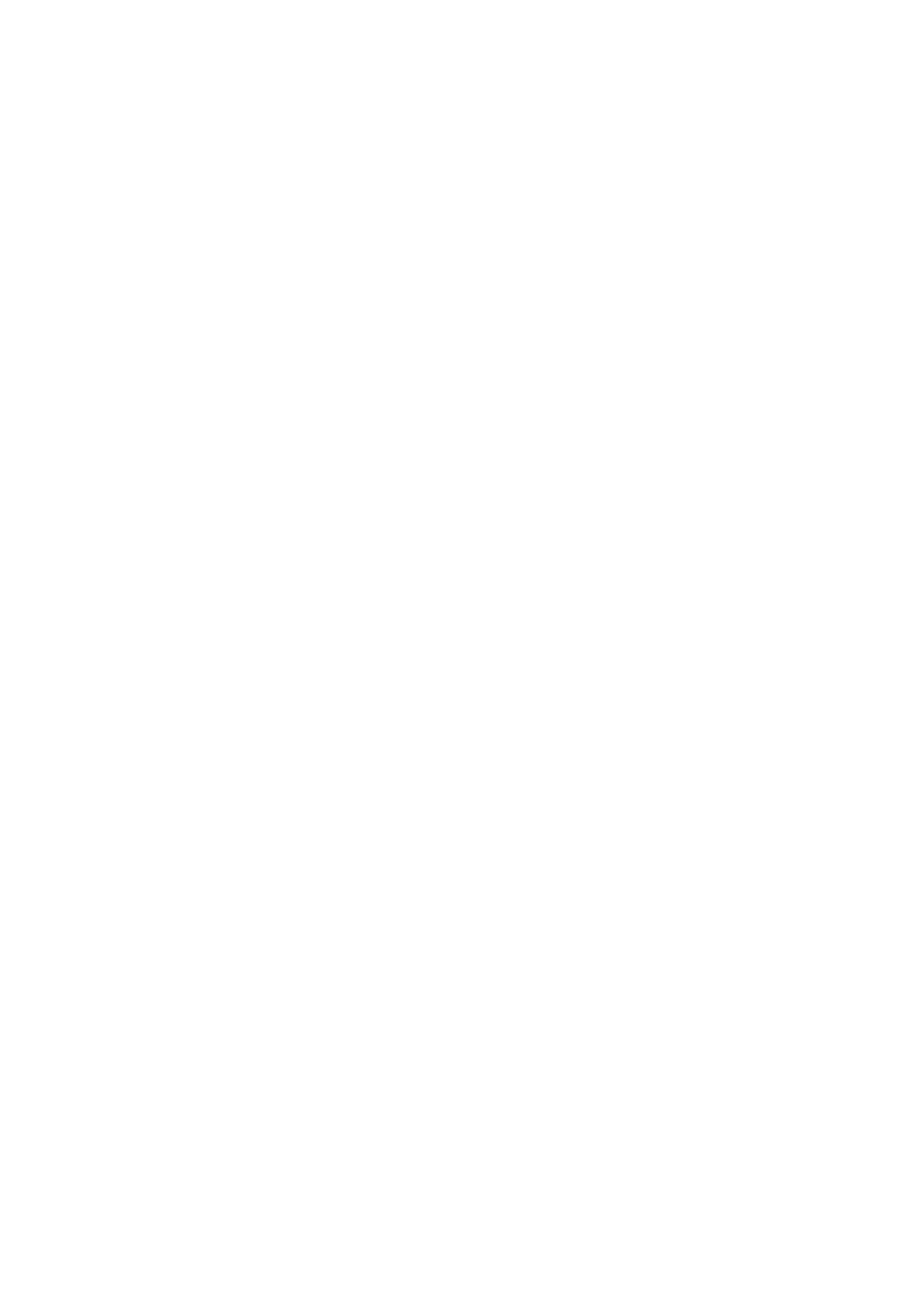### CHAPTER ONE

### TRANSMUTATIONS: BODY AND DICTATORSHIP IN CHILEAN AUTOBIOGRAPHICAL DOCUMENTARIES OF THE 2000S

### JOSÉ M. SANTA CRUZ G.

#### *If the body is a political space, an essay about the body should be politically aesthetic…*

 Recent Chilean fictional film has repeatedly depicted Chile's last dictatorship (1973-1990), but only two films stand out for the way they address the relationship between the body and its (social, political and economic) surroundings: *Machuca* (2004) by Andrés Wood and *Post Mortem* (2010) by Pablo Larraín. These films elaborate on two different images of the body in relation to dictatorship. *Machuca* tells the story of Gonzalo, an upper-class adolescent who befriends two lower-class teens— Pedro Machuca and Silvana—during the months just before the *coup d'état*. Pedro and Gonzalo are classmates in a private school to which poor children gained access as part of one of Popular Unity's social integration plans. At the end of the film—four weeks after the military coup of 11 September 1973—Gonzalo and the others return to a classroom in which many seats are empty. There are no poor schoolmates anymore; they have disappeared. It is this absence that embodies the disappeared body.<sup>1</sup>

 The second image of the body is detailed in Larraín's *Post Mortem.* The film tells the fictional story of Mario Cornejo, a notary at Santiago's Legal Medical Service, who witnesses one of the most important events of the *coup d'état*: the autopsy of president Salvador Allende. During the course of the film, Larraín keeps placing dead bodies in a morgue until the whole place is full of corpses, one upon the other, filling up the entire visual field. Among the corpses, we see a few human "automatons" following military orders. The morgue is used here as a special place for